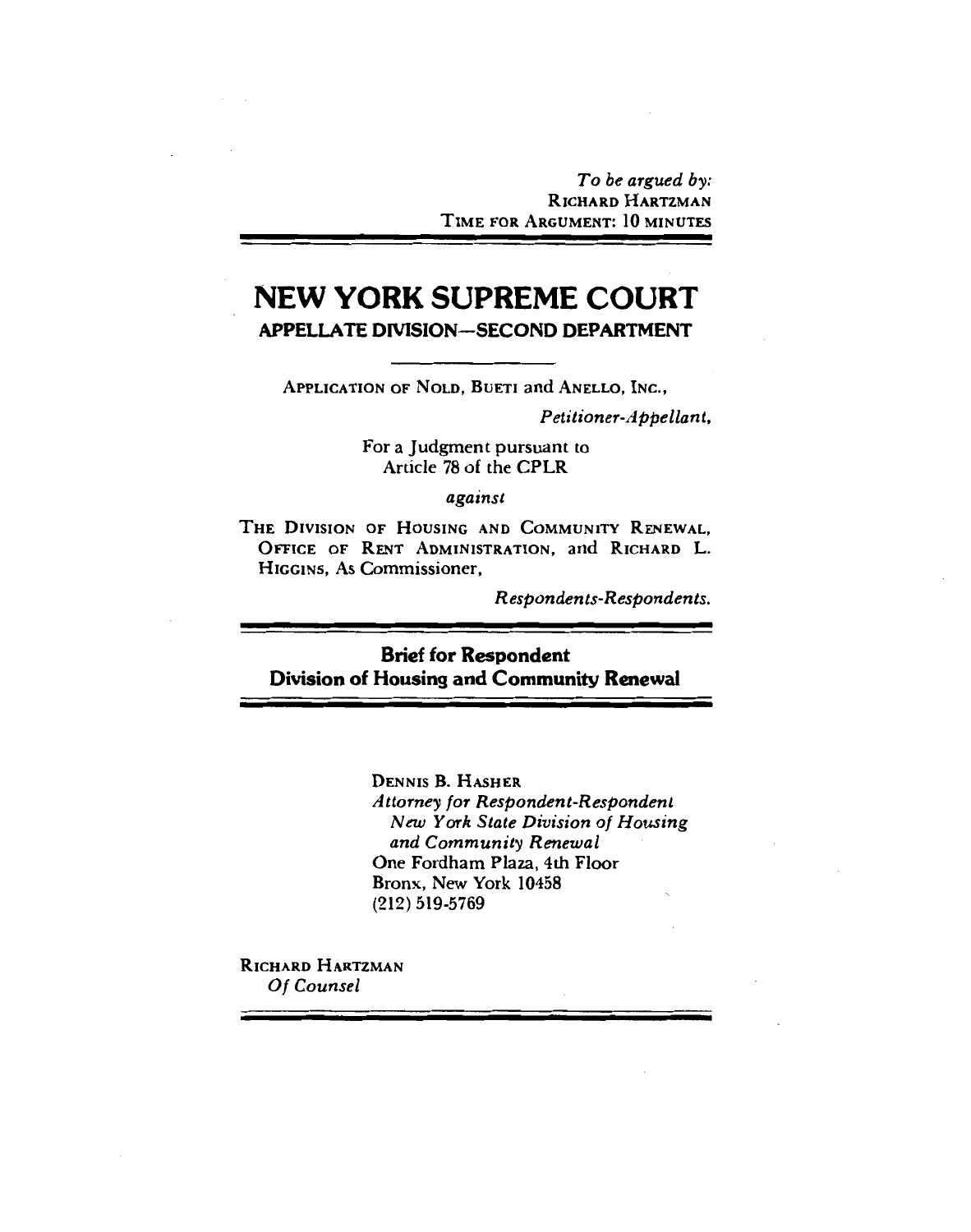# TABLE OF CONTENTS

ARGUMENT

| THE RENT COMMISSIONER'S ADMINIS-             |
|----------------------------------------------|
| TRATIVE FINDINGS THAT THE STRUCTURE          |
| OWNED BY THE LANDLORD CONSTITUTES A          |
| "HORIZONTAL MULTIPLE DWELLING" WAS           |
| FULLY SUPPORTED BY THE FACTUAL               |
| RECORD, AND WAS NEITHER ARBITRARY            |
| NOR CAPRICIOUS. IT IS THEREFORE              |
|                                              |
|                                              |
|                                              |
| COMMISSIONER'S ORDER DATED NOVEMBER 10, 1988 |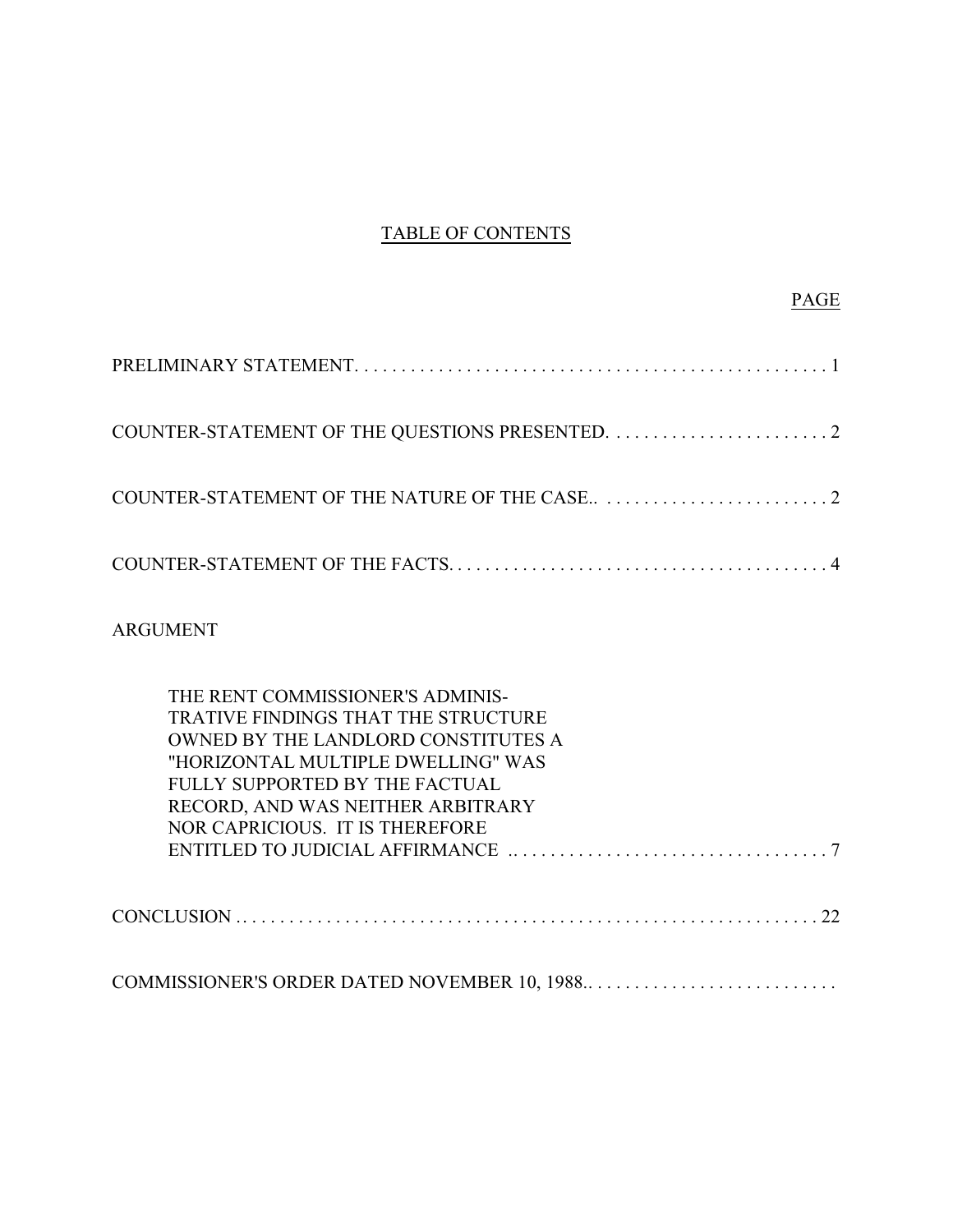### SUPREME COURT OF THE STATE OF NEW YORK

\_\_\_\_\_\_\_\_\_\_\_\_\_\_\_\_\_\_\_\_\_\_\_\_\_\_\_\_\_\_\_\_\_\_\_\_\_\_\_\_\_\_\_\_\_\_\_\_\_\_ \_\_\_\_\_\_\_\_\_\_\_\_\_\_\_\_\_\_\_\_\_\_\_\_\_\_\_\_\_\_\_\_\_\_\_\_\_\_\_\_\_\_\_\_\_\_\_\_\_\_

APPELLATE DIVISION : SECOND DEPARTMENT

-------------------------------

Application of NOLD, BUETI and ANELLO, INC,

Petitioner-Appellant,

For a Judgment pursuant to Article 78 the CPLR,

- against -

THE DIVISION OF HOUSING AND COMMUNITY RENEWAL, OFFICE OF RENT ADMINISTRATION, and RICHARD L. HIGGINS, As Commissioner,

Respondents-Respondents.

BRIEF OF RESPONDENT-RESPONDENT DHCR \_\_\_\_\_\_\_\_\_\_\_\_\_\_\_\_\_\_\_\_\_\_\_\_\_\_\_\_\_\_\_\_\_\_\_\_\_\_\_\_\_\_\_\_\_\_\_\_\_\_

\_\_\_\_\_\_\_\_\_\_\_\_\_\_\_\_\_\_\_\_\_\_\_\_\_\_\_\_\_\_\_\_\_\_\_\_\_\_\_\_\_\_\_\_\_\_\_\_\_\_ \_\_\_\_\_\_\_\_\_\_\_\_\_\_\_\_\_\_\_\_\_\_\_\_\_\_\_\_\_\_\_\_\_\_\_\_\_\_\_\_\_\_\_\_\_\_\_\_\_\_

#### PRELIMINARY STATEMENT

This is an appeal from a judgment of the Supreme Court (West, J.) entered in the office of the Westchester County Clerk on July 28, 1989, which affirmed an administrative determination by the New York State Division of Housing and Community Renewal (hereinafter "DHCR"). DHCR found that the owner-appellant's premises, located in Hastings, New York, is a horizontal multiple dwelling containing six or more units subject to the jurisdiction of the Rent Stabilization Law.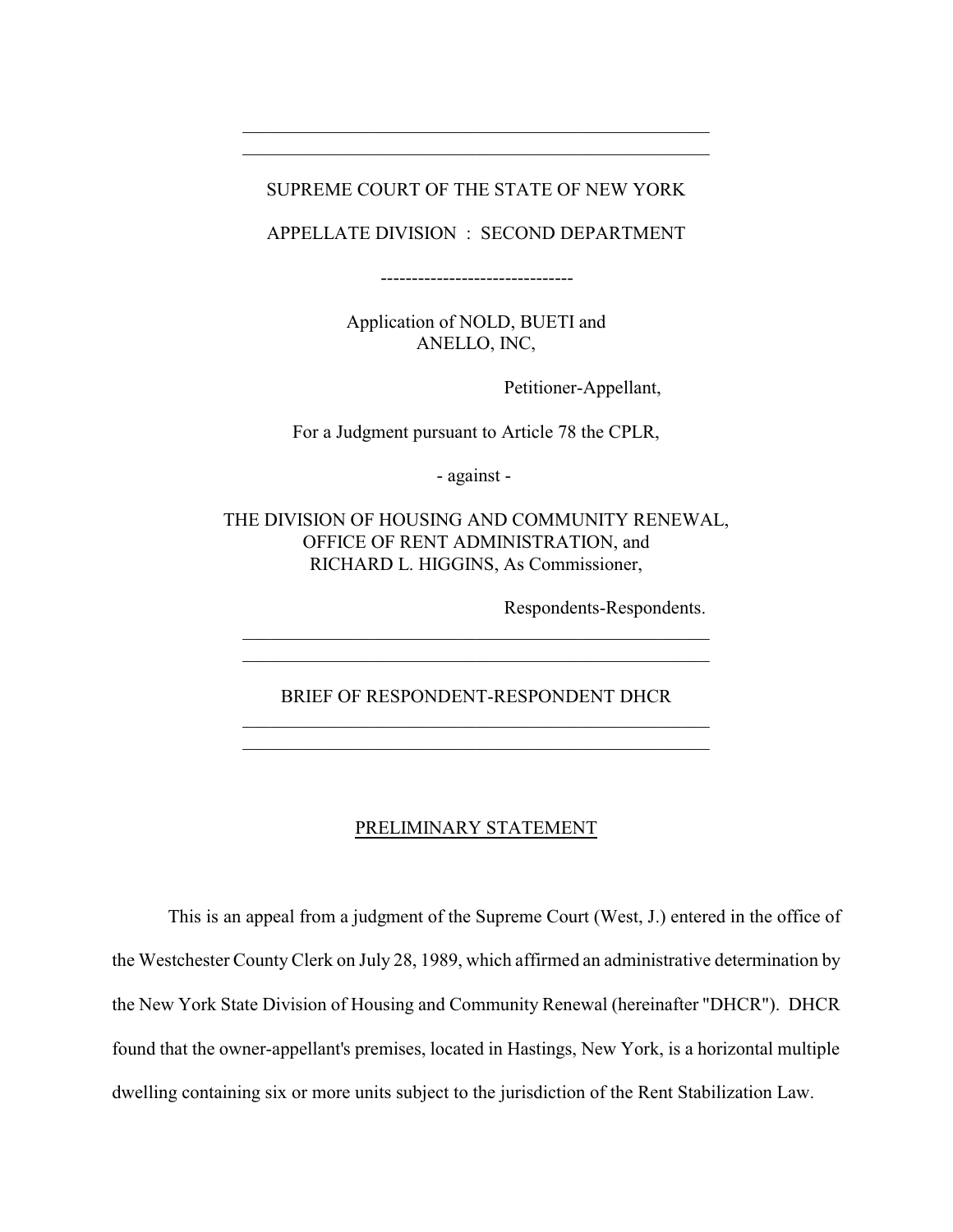#### COUNTER-STATEMENT OF THE QUESTIONS PRESENTED

1. Did DHCR properly conclude that the subject premises constitutes a horizontal multiple dwelling complex subject to the jurisdiction of the Rent Stabilization Law?

The court below answered in the affirmative.

#### COUNTER-STATEMENT OF THE NATURE OF THE CASE

The Division, as the administering agency for rent regulation, has the responsibility of determining whether ostensibly separate structures may in fact constitute an integrated real estate entity arranged horizontally rather than vertically, thereby mandating protection of the subject tenancies. Although no single factor is determinative, common services, ownership and common facilities have been the benchmark of those decisions. See, Salvati v. Eimicke, 72 N.Y.2d 784, 537 N.Y.S.2d 16 (1988). The Courts have deferred to the judgment of the agency where there is a rational basis to support it. See, e.g., Castleton Estates Inc. v. Abrams, 208 Misc. 824, 147 N.Y.S.2d 889, aff'd, 1 A.D.2d 390, 152 N.Y.S.2d 181, lv to app. den., 2 A.D.2d 673, 153 N.Y.S.2d 551 (1956); Menoudakos v. Berman, 32 A.D.2d 631, 300 N.Y.S.2d 740, aff'd, 25 N.Y.2d 723, 307 N.Y.S.2d 225, Love Securities v. Berman, 38 A.D.2d 169 328 N.Y.S.2d 8 (1st Dept. 1972). In the recent decision in Salvati v. Eimicke, supra, the Court of Appeals reaffirmed that horizontal multiple dwellings can be other than garden-type maisonette dwellings. See also, Bambeck and Lukey v. Division of Housing and Community Renewal, 129 A.D.2d 51, 517 N.Y.S.2d 130 (1st Dept. 1987).

If there were sufficient common facilities and common ownership and management on the local effective date of the adoption of the Emergency Tenant Protection Act ("ETPA")--May 1, 1979 in Hastings, New York--or any time thereafter, neither the subsequent "subdivision" of the subject premises, nor subsequent vacancies act to bring the subject premises out from the jurisdiction of the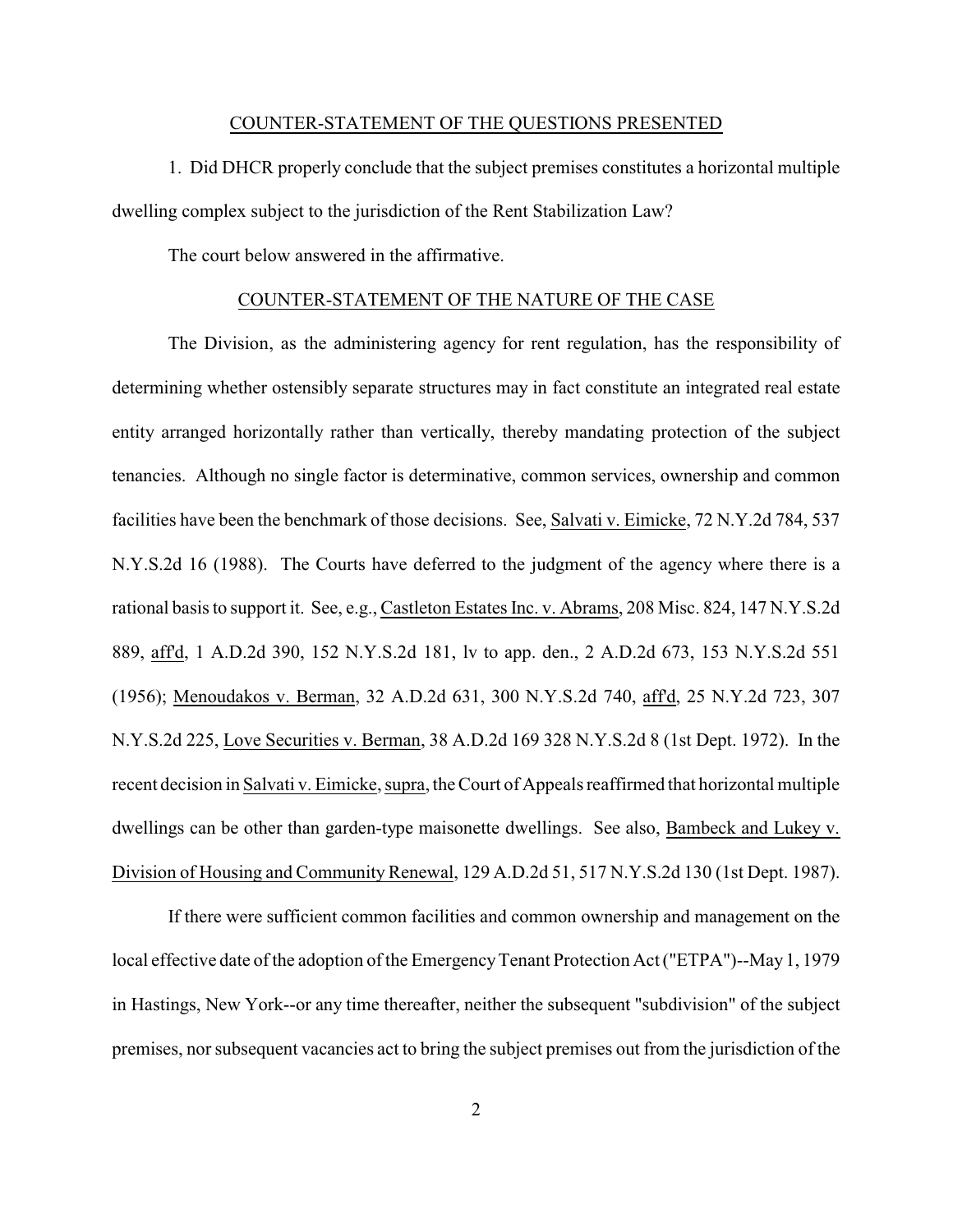ETPA. By "subdivision" is meant either the separate sale of a part of the premises, or the separation of some or all of the common facilities. Thus, the fact that portions of the premises can be separately sold is not conclusive on the issue of whether those premises constitute a horizontal-multiple dwelling.

The instant case involves three adjoining buildings with various common facilities and common ownership and management.

The premises have a common roof, common fuel tank, common facade, common yard, common fence and common porches, and had been bought and sold as a common unit until 1987, long after the 1979 base date for Hastings. There are two furnaces drawing on a common fuel tank for the three addresses, each furnace serving one of the "end" buildings plus a part of the "middle" building. Likewise, there are two water and sewer lines, one of each serving two of the buildings. Also, there is a connection between the basements in one of the "end" buildings and the "middle" building. As noted by the court below, there were a "plethora of common facilities and services that interrelate and overlap on the premises." (A-10)

The appellant mischaracterizes the evidence of record and the proceedings below, and misunderstands the various factors which are to be considered in determining whether or not a group of structures constitutes a horizontal multiple dwelling. Moreover, the appellant attempts to raise issues which were not raised during the administrative or lower court proceedings, i.e., the challenge to DHCR's denial of appellant's request for reconsideration, and the issue whether a hearing was required; the latter being only impliedly raised for the first time in appellant's reply papers in the Article 78 proceeding. In any case, appellant presents nothing which shows that either DHCR's determination or the decision of the lower court was improper.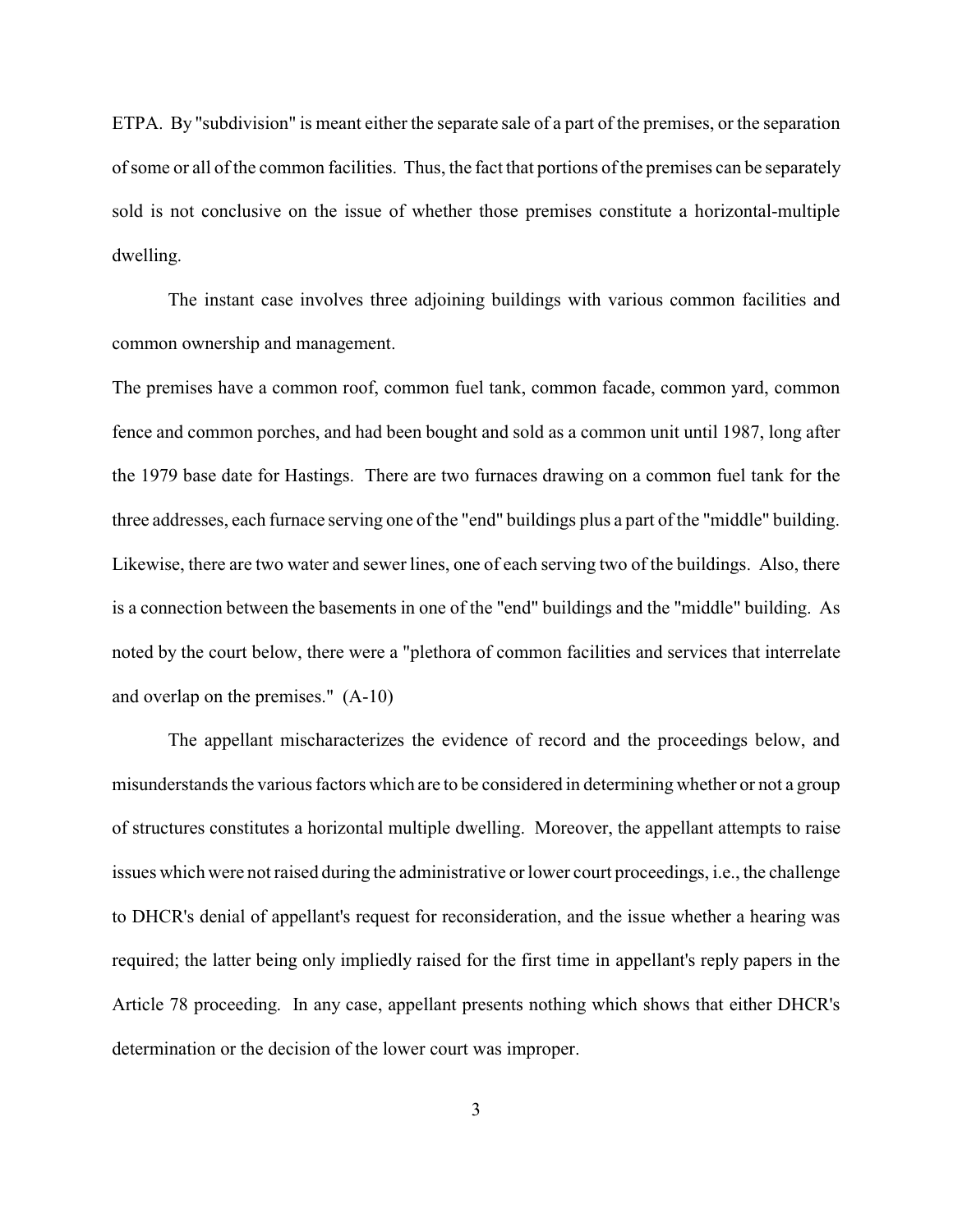Based upon the record before him the Commissioner rationally concluded that the subject premises is a horizontal multiple dwelling and therefore subject to the Rent Stabilization Law.

The Division's determination is in full accord with the controlling statutory provisions and applicable precedent. It is supported by a rational basis and is entitled to judicial affirmance.

#### COUNTER-STATEMENT OF THE FACTS

This proceeding involves the premises known as 491, 493 and 495 Warburton Avenue, Hastings-on-Hudson, New York. On October 10, 1985, the landlord of the premises filed an application with the Division for exemption from the Emergency Tenant Protection Act. The landlord alleged that the premises are three separate buildings, each containing less than six apartments (491 containing 4 apartments, 493 containing 6 apartments, and 495 containing 3 apartments), because each building is located on a separate tax lot, they are separated from basement to roof with no "cross overs", there are separate Con Edison bills for each of the buildings, and each building has its "own old coal stack (chimney)". (Return: A-1)

Various tenants of the premises answered the landlord's application during October, 1985. One tenant stated as follows:

> ... There is one continuous roof which can be walked across. There is one buttress and front of the building. There is one garbage shed, one fenced in yard, and one oil tank that feeds two (2) furnaces. One furnace is at 491, it heats that address and three apts in 493. The other furnace is in 493 and heats the rest of 493 and all of 495. There is no furnace in the basement area of 495. There are two water meters at 491 (one is for the bar) and one meter at 493, there is no meter at 495 area. The meter at 493 is read in the hallway of 495. So there is cross-over of heat an utilities. ... There are no alleyways between the addresses. These addresses have ben bought and sold together as one piece of property as follows: to Murray/Keane from Legsen, to Legsen from Bianci, and also previously. Because of heat and utility sharing they haven't been sold separately. The coal stack at 491 has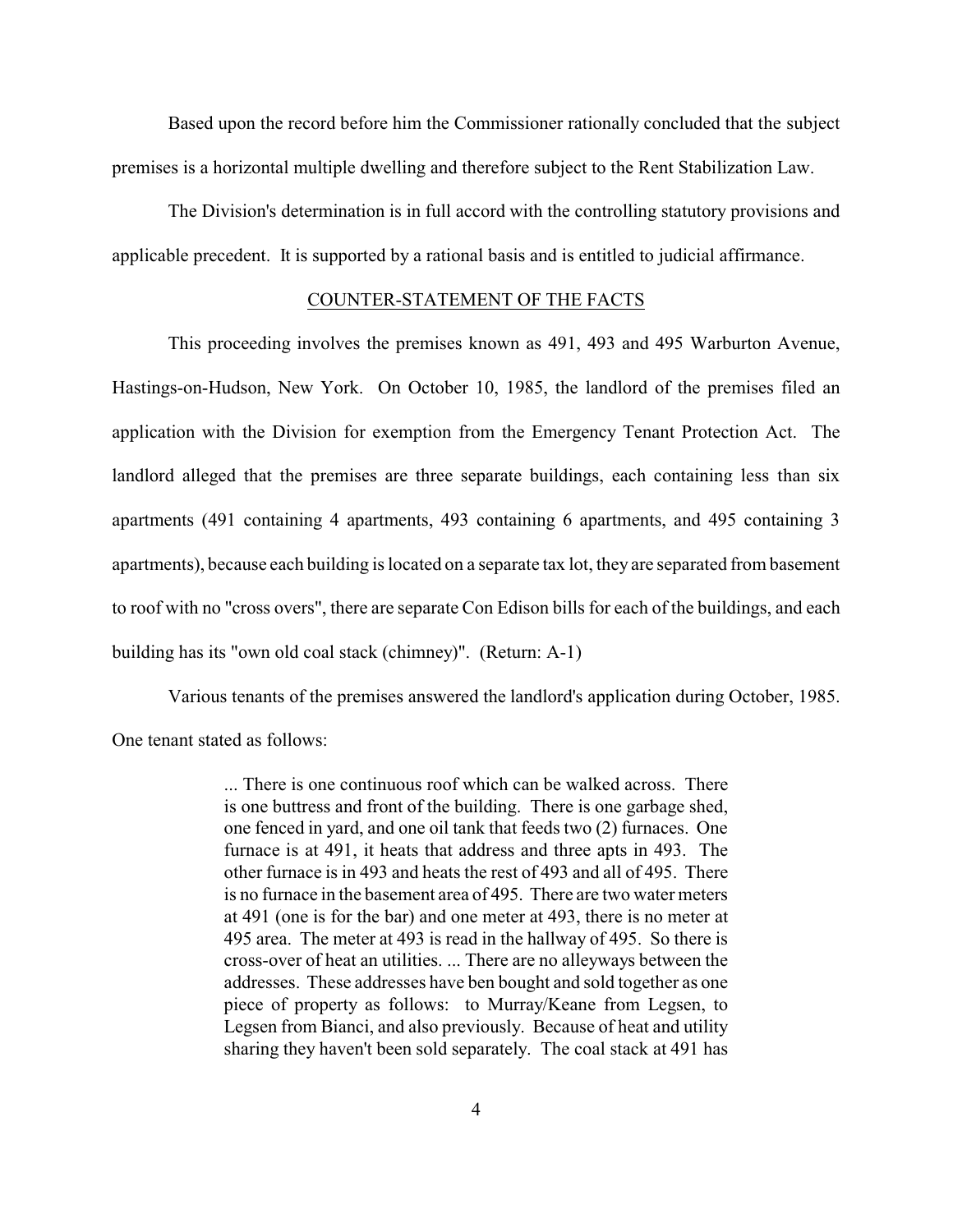the furnace pipes using the flue; the other two coal stacks are in the basement of 493. Neither appear in use, one is sealed with cement. 495 has no coal stack. Ther [sic] is a usable doorway to cross between the basement areas of 493 and 495. The porches of 491 and 493 are connected....

Another tenant stated:

... 491, 493, & 495 Warburton Avenue have same owners, 493 & 495 have a common boiler, common outlet sewer line and one water main for both buildings...

(Return: A-3)

Copies of deeds were submitted showing the transfer of the three addresses in common in 1962, 1968, and 1973, (Return: A-4), as well as photographs of the front of the premises. (Return: A-6)

The Division conducted a physical inspection of the premises on November 6, 1985, at which time the inspector found the building is completely attached on all sides; that each building has its own entrance; that there is one continuous roof from 491 to 495; that there is one common yard and common attached porches at the rear of the building and one fence that runs from 491 to 495. The inspector was unable to obtain access to the basements. (Return: A-5)

On January 9, 1986, the District Rent Administrator issued orders finding that the subject premises is a "single horizontal multiple dwelling containing six (6) or more housing accommodations and is therefore subject to the Emergency Tenants [sic] Protection Act." (Return: A-7)

On February 7, 1986, the landlord filed a Petition for Administrative Review ("PAR") substantially reiterating the prior allegations. He further argued that, since the premises have two furnaces, water and sewer lines from the three addresses instead of one, they cannot be a horizontal multiple dwelling; that the tenant's allegation that the three buildings have always been sold as one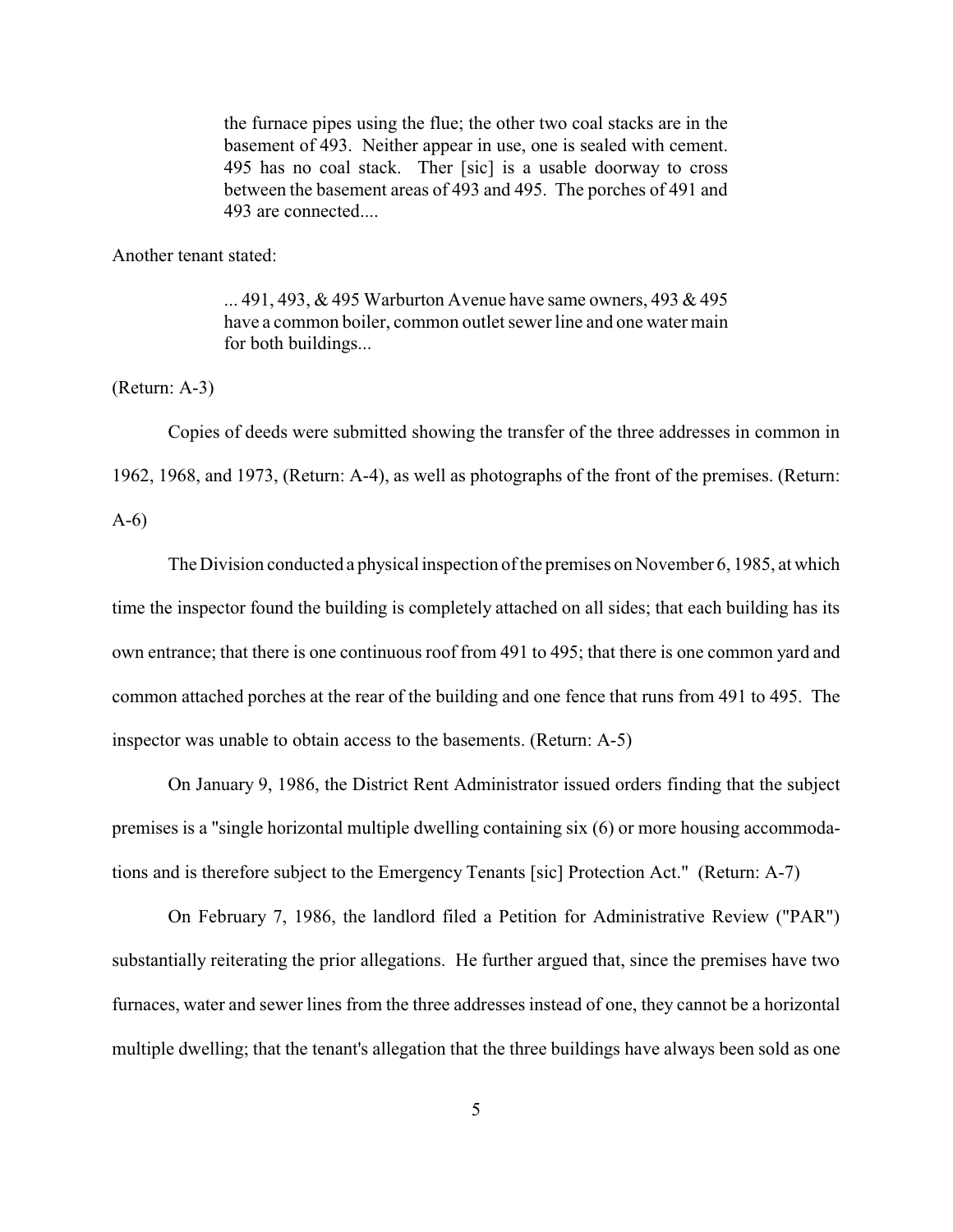unit is unverified hearsay; and that when the subject premises were constructed, they were heated by three independent coal fuel furnaces. (Return: B-1) The tenants answers to the PAR were substantially the same as their earlier answers. (Return: B-2)

On November 10, 1988, the Deputy Commissioner issued an order denying the landlord's

PAR, finding:

After a careful consideration of the entire evidence of record the Commissioner is of the opinion that the administrative appeal should be denied.

The record discloses that the premises have a common roof, fuel tank, facade, yard and porches and have been bought and sold as unit. There is a furnace in each of the "end" buildings drawing on a common fuel tank with each furnace serving the building in which it is located plus part of the "middle" building. There are two water and sewer lines one of which serves two buildings. The basements of the "middle" and one "end" building have a connection.

The Commissioner finds that there are sufficient common elements and connections to constitute the premises as one horizontal multiple dwelling containing more than 6 units and that the accommodations are, therefore, subject to stabilization.

(Return: B-4)

By letter dated November 25, 1988, the landlord requested reconsideration of the

Commissioner's determination. (Return: B-5) The request was denied by letter dated January 5,

1989 (Return: B-6), the date the Article 78 petition herein was verified.

The court below, in ruling on appellant's Article 78 petition, affirmed DHCR's determination

in all respects. In concluding its review of the issues raised by the owner, the court below found that:

The Respondent's [DHCR's] Order and Opinion denying administrative appeal was not arbitrary, capricious or irrational considering the plethora of common facilities and services that interrelate and overlap on the premises. Accordingly, this Petition is hereby denied and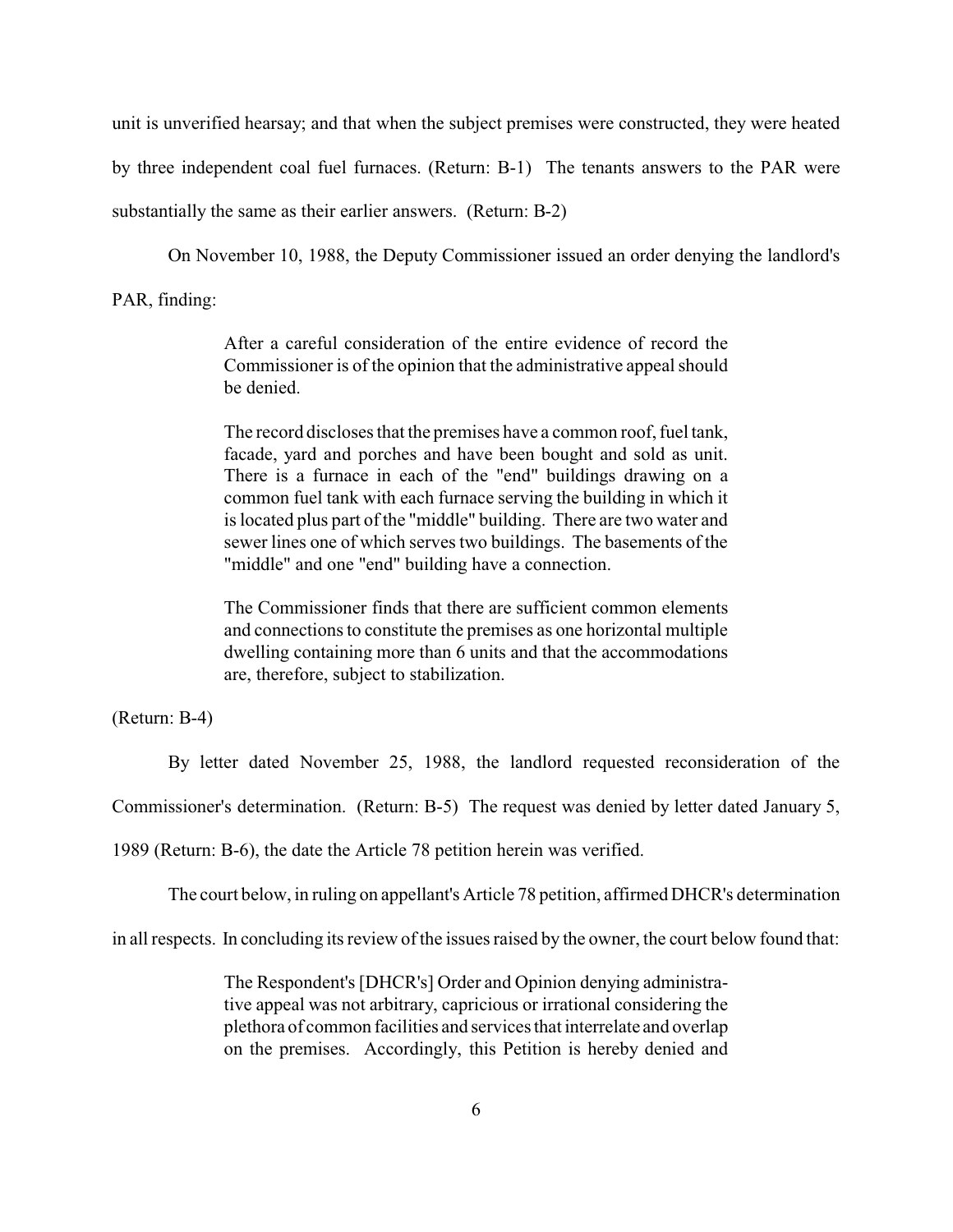dismissed in all respects.

 $(A-10)$ 

#### ARGUMENT

# THE RENT COMMISSIONER'S ADMINISTRATIVE FINDINGS THAT THE STRUCTURE OWNED BY THE LANDLORD CONSTITUTES A "HORIZONTAL MULTIPLE DWELLING" WAS FULLY SUPPORTED BY THE FACTUAL RECORD, AND WAS NEITHER ARBITRARY NOR CAPRICIOUS. IT IS THERE-FORE ENTITLED TO JUDICIAL AFFIRMANCE.

The law is well settled that the Rent Commissioner has the authority to find that ostensibly separate structures having features of commonality such as common ownership, services and operation may in fact comprise a "horizontal multiple dwelling" so as to bring them under the jurisdiction of rent control, the Emergency Tenant Protection Act ("ETPA"), and the Rent Stabilization Law. Salvati v. Eimicke, 72 N.Y.2d 784, 537 N.Y.S.2d 16 (1988). In re Krakower, 137 A.D.2d 688, 524 an.Y.S.2d 778 (2d Dept. 1988). Courts have made clear that given the combination of factors which can be involved, no one factor is determinative; that the Commissioner should be affirmed if his determination has a rational basis. As the Court of Appeals stated in Salvati, the question is

> ....whether there are sufficient indicia of common facilities, common ownership, management and operation to warrant treating the housing as an integrated unit and multiple dwelling subject to regulation (Matter of Bambeck v. State Div. of Hous. & Community Renewal, 129 A.D.2d at 58, 517 N.Y.S.2d 130, supra; Matter of Love Sec. Corp. v. Berman, 38 A.D.2d 169, 170-171, 328 N.Y.S.2d 8).

The Supreme Court and Appellate Division dealt with the horizontal apartment house concept in Castleton Estates Inc. v. Abrams, 208 Misc. 824, 147 N.Y.S.2d 889 (Nathan, J.), aff'd, 1 A.D.2d 390, 152 N.Y.S.2d 181 (1st Dept. 1956), lv to app. den., 2 A.D.2d 673, 153 N.Y.S.2d 551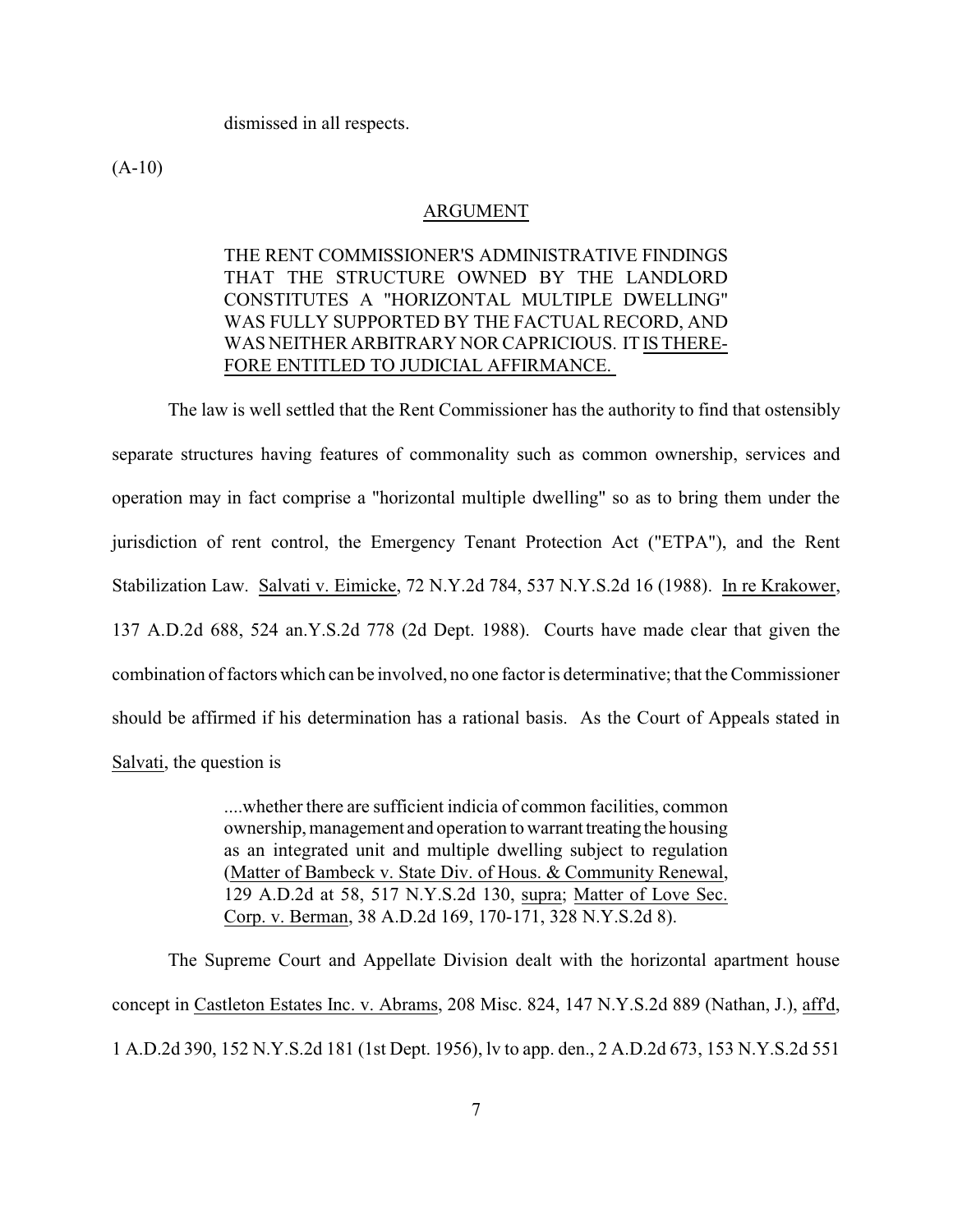(1956). The case made clear that certificates of occupancy were not controlling and that premises

which were not "structurally integrated" could constitute a horizontal multiple dwelling. The

Supreme Court (147 N.Y.S.2d 889 at 890) described the housing structures as follows:

The apartments in question are located in various buildings in Castleton Park, an area owned by the petitioner which is described as including "twenty-six structures covering approximately six acres on three levels: one seven-story manually operated elevator apartment having three apartments per floor, totaling twenty-two apartments; one four-story manually operated elevator apartment having four apartments per floor totaling seventeen apartments; twenty-two cottages of sixty-four varied sized apartments of 3 1/2 rooms; one two-story garage and carpenter maintenance shop and two summer houses.

\* \* \* \*

A New York City certificate of occupancy for one such structure describes it as a two-family dwelling. But such certificate of occupancy has been held not conclusive upon a determination under the emergency housing rent law. Matter of Saxon House, Inc., v. McGoldrick, N.Y.L.J., April 14, 1954, p. 7, col. 5, Sup.Ct., N.Y.Co., Walter J., Index No. 4392/1954; see also, Matter of Karol v. McGoldrick, N.Y.L.J., Dec. 1, 1952, p. 1333, col. 4, Sup. Ct., Queens Co., Conroy, J., and Matter of Jackson & Feldstein v. McGoldrick, N.Y.L.J., October 25, 1954, p. 14, col. 1, Sup. Ct., Richmond Co., Norton, J.

\* \* \* \*

...Respondent has held in effect that these accommodations were part of a unified development or "horizontal apartment house" whose exemption from control was not contemplated by the statute. Upon all the facts disclosed, it does not appear that this determination was arbitrary, capricious or contrary to law. (emphasis added)

In unanimously affirming the Supreme Court decision, the Appellate Division, First Department

held:

The record before the Commission amply demonstrates that the development has always been operated as a single project. There is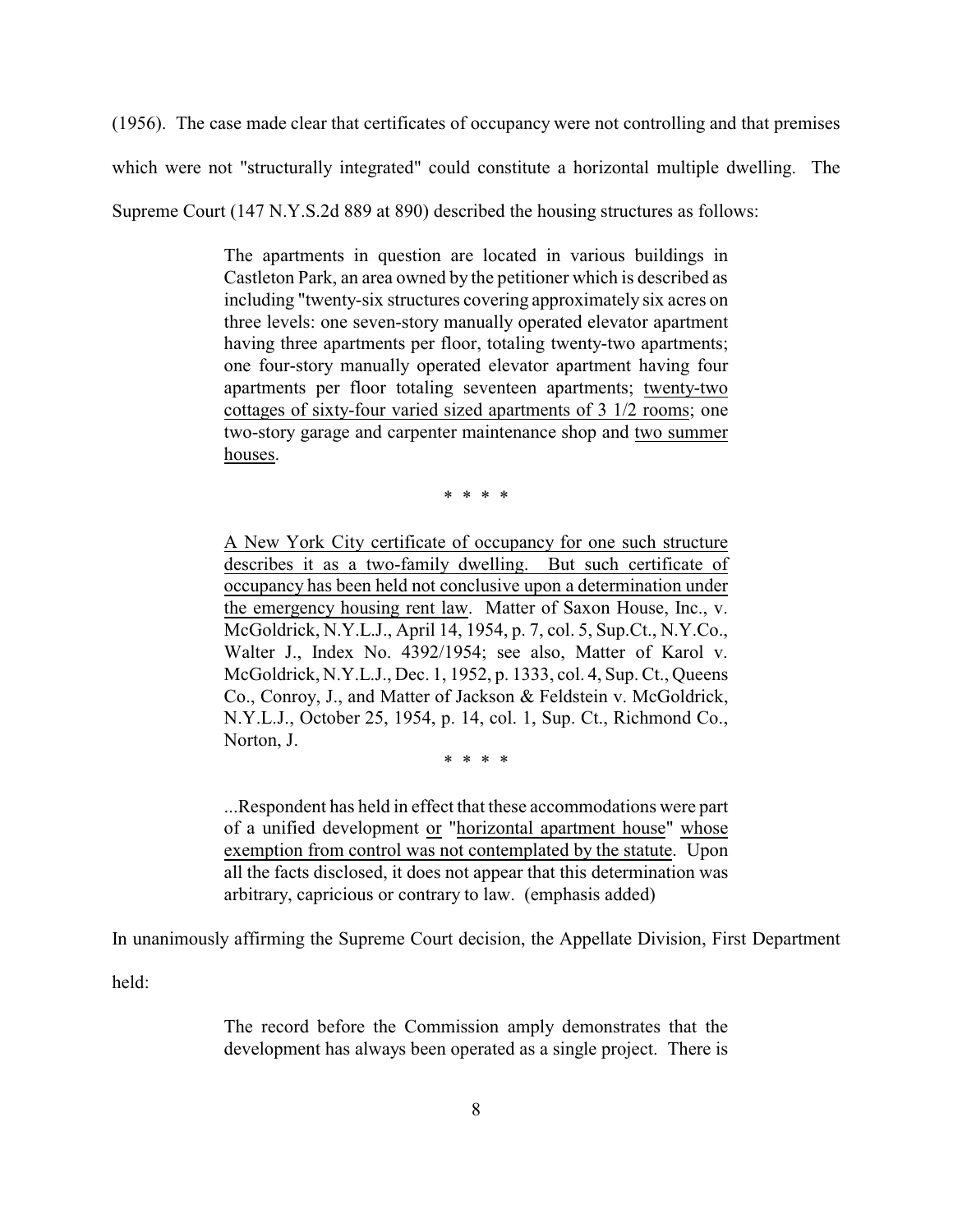no proof that any one building in this development at any time during its existence has ever been operated or maintained as a single, individual, separate unit apart from the others. Whether the apartments are located in a multiple dwelling, or in buildings containing four apartments or only two, the operation has always been an integrated one....

...The cost of maintenance of the premises was not segregated for each building, but was bulked together to include wages of employees, the cost of heat, water, electricityand gas, janitorial materials and supplies, insurance, and other items.

With respect to the three apartments located in separate two-family structures, the contention of the appellant that these could be sold and then individually owned and operated does not seem to be borne out by the documentary proof before the Commission... Special Term has heretofore held that the operation of a multiple number of one-and two-family houses under single ownership constitutes "a horizontal apartment house" and has denied applications for decontrol. In re Jackson & Feldstein v. McGoldrick, 152 NYS2d 180; Norton J., Karol v. McGoldrick, 150 NYS2d 875, Conroy, J. In the cited case, heat and hot water was supplied from a common source.

While we cannot adopt these criteria as establishing an invariable rule upon which to grant or deny decontrol, these factors together with the other circumstances present in this case impel the conclusion that the refusal of the Administrator to decontrol the subject premises was not violative of the statute and was not arbitrary, unreasonable or capricious.

In Karol v. McGoldrick, 150 N.Y.S.2d 875 (Sup. Ct., Queens Co., 1952), there were three

structures containing six housing units. Even two bungalows located to the rear of two other

buildings have been held to be part of a "horizontal multiple dwelling" under rent control. Matter

of Kahan v. Weaver, 12 A.D.2d 641, 209 N.Y.S.2d 70 (2nd Dept., 1960, lv. to appeal den., 12

A.D.2d 806, 211 N.Y.S.2d 705 (1961):

In our opinion, the facts and circumstances warrant the finding that the subject housing accommodation constitutes part of a multiple dwelling, and justify the conclusion that the Administrator's determi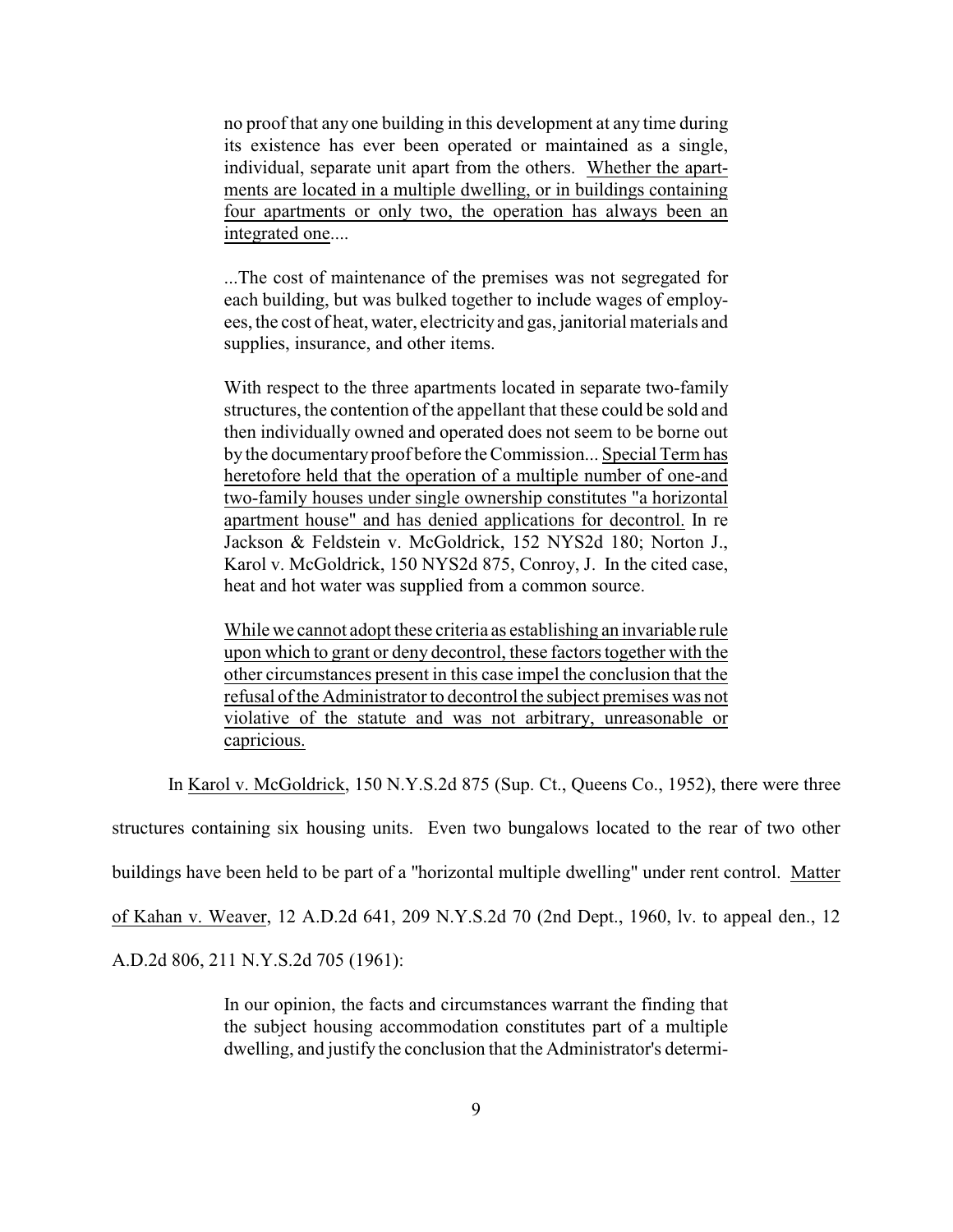nation in denying the decontrol was not unreasonable, arbitrary or capricious.

See also, Love Securities v. Berman, 38 A.D.2d 169 328 N.Y.S.2d 8 (1st Dept. 1972), in which two

structures originally constructed as stables and physically separate from the front houses were held

to be part of a horizontal multiple dwelling, and Matter of Cuccia v. Weaver, 19 A.D.2d 689, 191

N.Y.S.2d 644 (2nd Dept. 1959) which reversed Special Term and found a rational basis existed for

determining that the structures in question were one four-family house and not 2 two-family houses.

In Bambeck and Lukey v. State Division of Housing, 129 A.D.2d 51, 517 N.Y.S.2d 130, 132-

33 (1st Dept. 1987), the Court set forth a comprehensive statement of the appropriate standard that

is to be applied when a Court reviews the factual findings made by the Division:

Over the years, the issue of horizontal multiple dwelling status has been the subject of much litigation, as a result of which certain clearly delineated principals have evolved. In Matter of Love Securities Corp. v. Berman, 38 A.D.2d 169, 170-171, Associate Justice Steuer, in an opinion for this court, enunciated the controlling rule in terms of judicial review of an administrative determination as follows:

> "The factors which contribute to determination of such a question are common ownership, management, including supply of services, and common facilities. As usual in such questions, cases present different combinations of those factors and no one factor can be said to be determinative (see Matter of Coyle v. Gabel, 21 N.Y.2d 808; Matter of Castleton Estates v. Abrams, 1 A.D.2d 390; Matter of Goldstein v. Gabel, 44 Misc.2d 20); although in all probability diversified ownership alone would indicate separate units (Matter of Amorelli v. Berman, 19 N.Y.2d 960). Where there are divergent factors which might well lead to different conclusions, the initial decision is for the respondent Rent Administrator, and his determination, unless arbitrary, is final (Matter of Venizelos v. Abrams, 1 A.D.2d 782). The presence of the several enumerated factors shows that there is a rational basis for the Administrator's conclusion, and as such it should not be disturbed (Matter of Colton v. Berman, 21 N.Y.2d 322;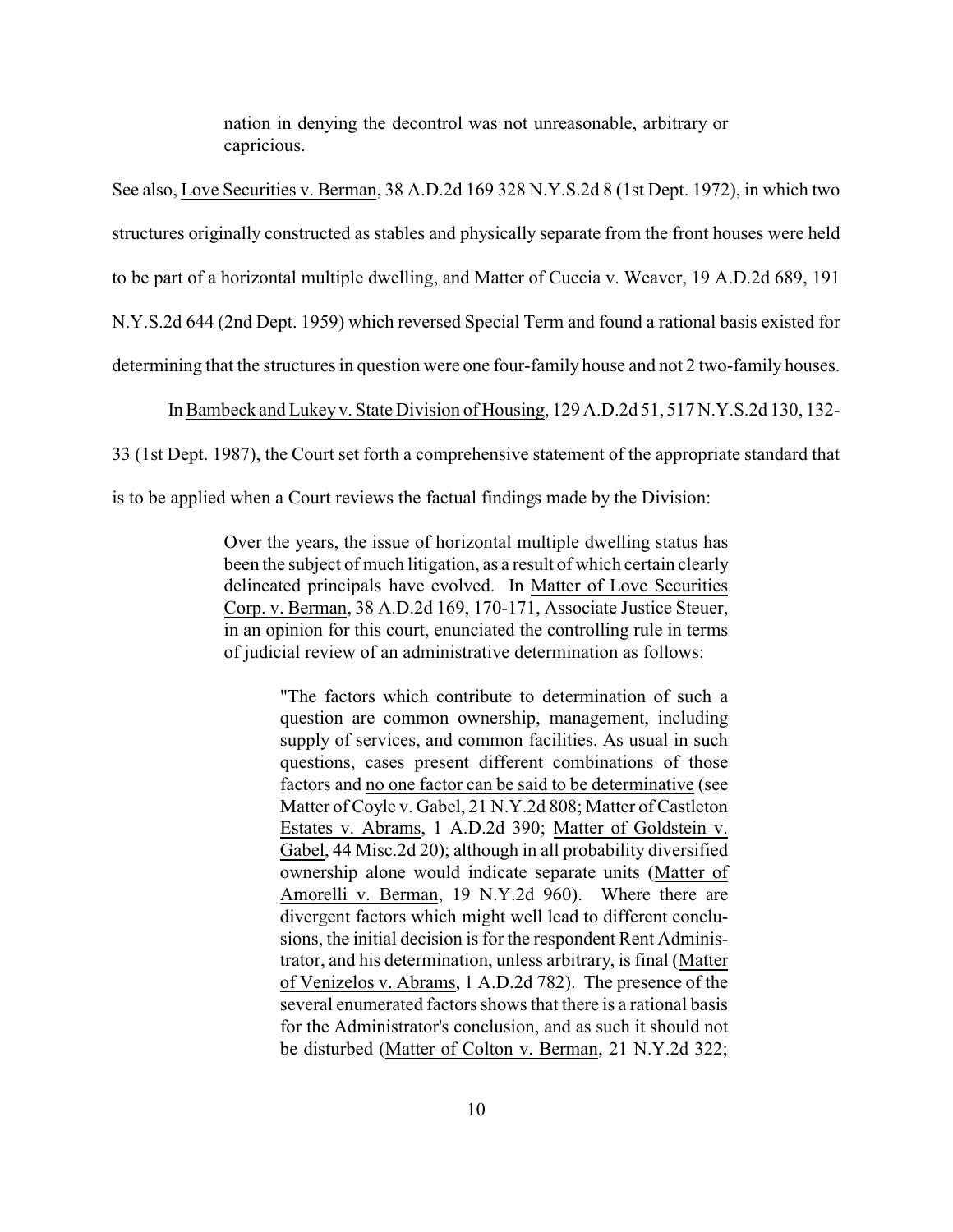## Matter of Mounting & Finishing Co. v. McGoldrick, 294 N.Y. 104" (emphasis added).

In the case at bar the Commissioner's determination has fully met these standards. As the record shows, several of the relevant factors were present which warranted the conclusion that the premises constitute a horizontal multiple dwelling. There is a common roof, common fuel tank, common facade, common yard, common fence and common porches, and the premises have been bought and sold as a common unit. The former owner admitted in his PAR that there are two furnaces drawing on a common fuel tank for the three addresses, each furnace serving one of the "end" buildings plus a part of the "middle" building. He likewise admitted that there are two water and sewer lines, one of each serving two of the buildings. (Return: B-1) Also, there is a connection between the basements in one of the "end" buildings and the "middle" building.

Although, there were two furnaces, water and sewer lines serving the three buildings, each of these facilities serves more than one of the premises in differing combinations. Since there is no way to clearly divide the facilities so that one set serves only one or two of the addresses, the Commissioner reasonably found them to be common to all three of the addresses. The overlap and interrelatedness of these facilities is such as to constitute, along with the other aforementioned items, substantial common facilities for the three premises and result in a integrated whole subject to common management and ownership. This is particularly, but not solely, the case with the one fuel tank serving the two furnaces which in turn each service two of the three addresses.

The premises clearly shared common facilities and had common ownership and management. None of the factors mentioned by petitioner--the fact that each address is on a separate tax lot, can be sold separately, that they have separate street addresses and entrances, electric and gas meters and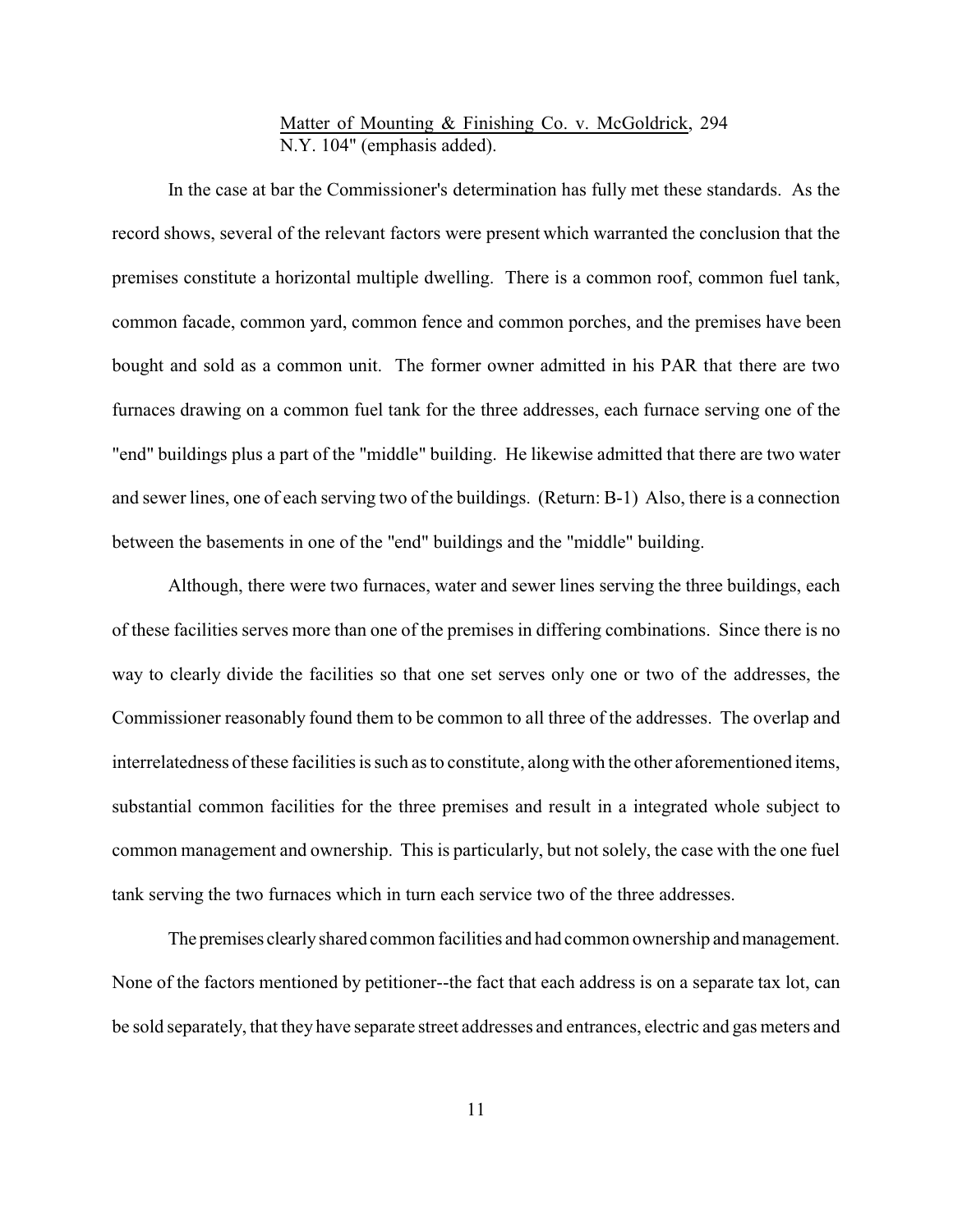the like--warrant a determination different from the one reached by the Commissioner. None of the factors mentioned by the petitioner as being separate facilities in the different structures warrant a determination different from the one reached by the Commissioner.<sup>1</sup> It was within the Commissioner's discretion to accord greater weight to the common water, sewer, heating services--factors which the statute recognizes as being the more significant types of common facilities--as well as to the common roof, yard, fence and porch.

Regarding ownership, the deeds in the record clearly show a history of common ownership. (Return: A-4) The alleged transfer of 493 Warburton in October, 1987, not only was never raised during the administrative proceeding, but is irrelevant, as shown below. The relevant factors being present, the Commissioner's determination was rationally based in the record.

Appellant makes a bald claim that the unified heating system was temporary in nature. However, there is not one shred of evidence in the record to support that claim. Nor is there any evidence in the record to substantiate the claim that bills "have always been rendered separately", another claim not raised during the administrative proceeding.

The claim that the unified front facade, common fence and backyard are common characteristics of buildings in the neighborhood is absolutely meaningless. The issue in the case at bar concerns the totality of common facilities in the subject premises, not the nature of the surrounding neighborhood. The Commissioner does not have to take account of the whole neighborhood in reaching a determination. Nor is there any evidence in the record as to the nature

<sup>&</sup>lt;sup>1</sup> It should be noted that these factual assertions and arguments were not raised during the administrative proceeding even though appellant had over a year to do so after it purchased the property. As argued on pages 18-20 of this brief, facts and arguments not raised during an administrative proceeding cannot be raised during judicial review.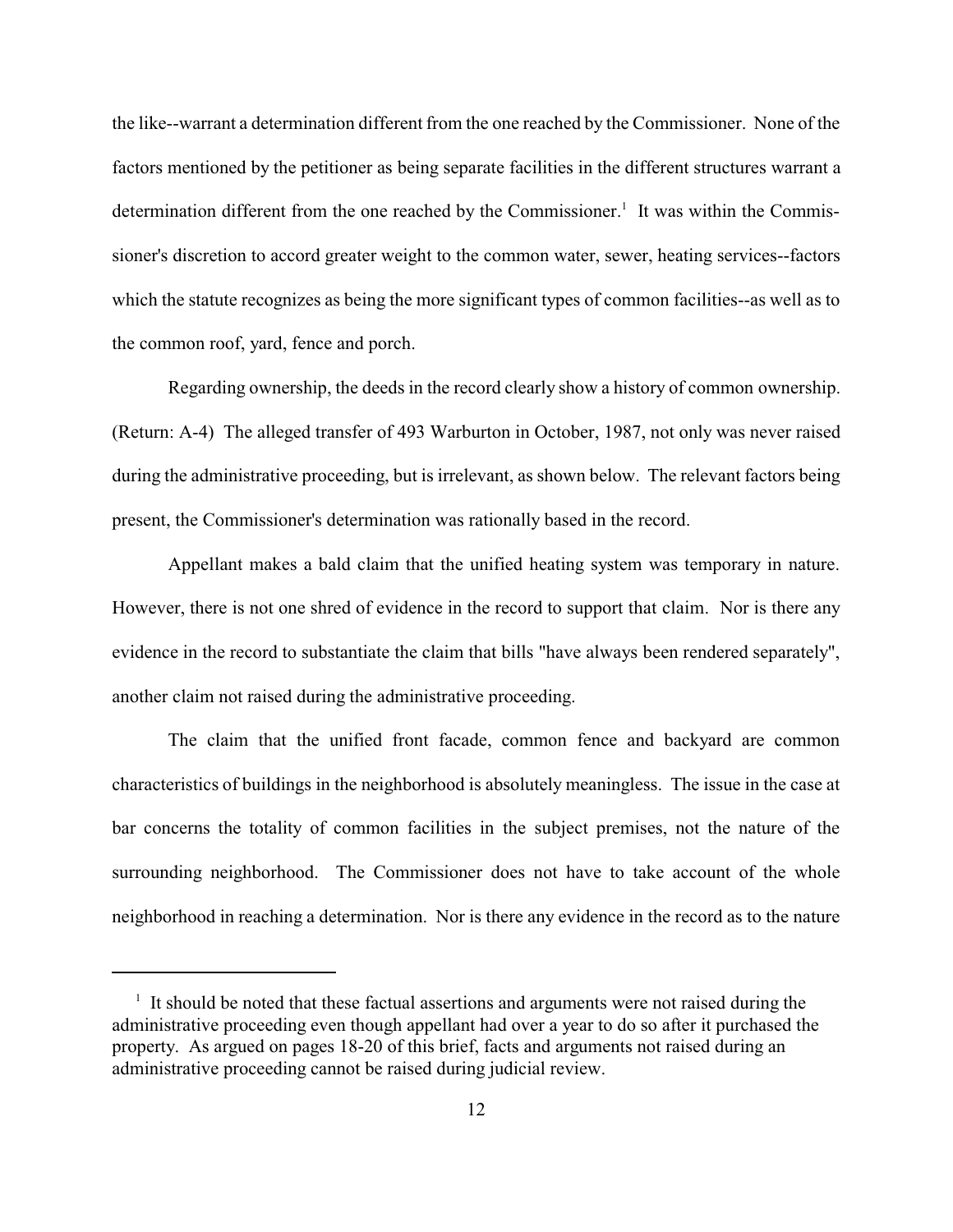or status of the neighborhood buildings, manyof which may themselves be subject to rent regulation.

Appellant's claim that the rear facades are not adjoined is shown to be false by the its own surveys which show that 491 and 493 Warburton do have a common rear facade (A-34 and A-36). These surveys also demonstrate the falsity of their claim that none of the structures share a common rear porch. In fact, 491 and 493 Warburton do have a common porch.

The basis for the Commissioner's determination is not vitiated by the inadvertent statements in the his order that the two furnaces are in the "end" buildings rather than one being in an "end" and one being in the "middle" building, and that there are "common porches" rather than that the common porch extends to only two of the buildings. The fact remains that they are common facilities which are part of the totality warranting the conclusion reached by the Commissioner. The court below correctly found that the Commissioner's inadvertent statements did not warrant reversal:

> The Petitioner claims that there were numerous factual errors contained in the November 10, 1988 Opinion and Order. The Commissioner incorrectlystated that the two furnaces are in the "end" buildings rather than correctly stating that one furnace is in an "end" building and the other furnance [sic] is in the "middle" building. There was also an error regarding the three units sharing common porches. These factual errors are relatively insignificant and, thus, reversal of the Respondent's determination is inappropriate."

 $(A-9)^2$ 

As for appellant's argument that the determination was improper because DHCR's inspector did not inspect the basement, the Court below found:

 $2$  Appellant's discussion of the lower court's finding on this point (Appellant's Brief, p. 15) misleads this Court by selective quoting from the decision. The appellant falsely asserts that the court recognized that there were "numerous factual errors". To the contrary, the court merely characterized the scope of appellant's claims and then pointed to the two inconsequential errors, correctly concluding that they were "insignificant".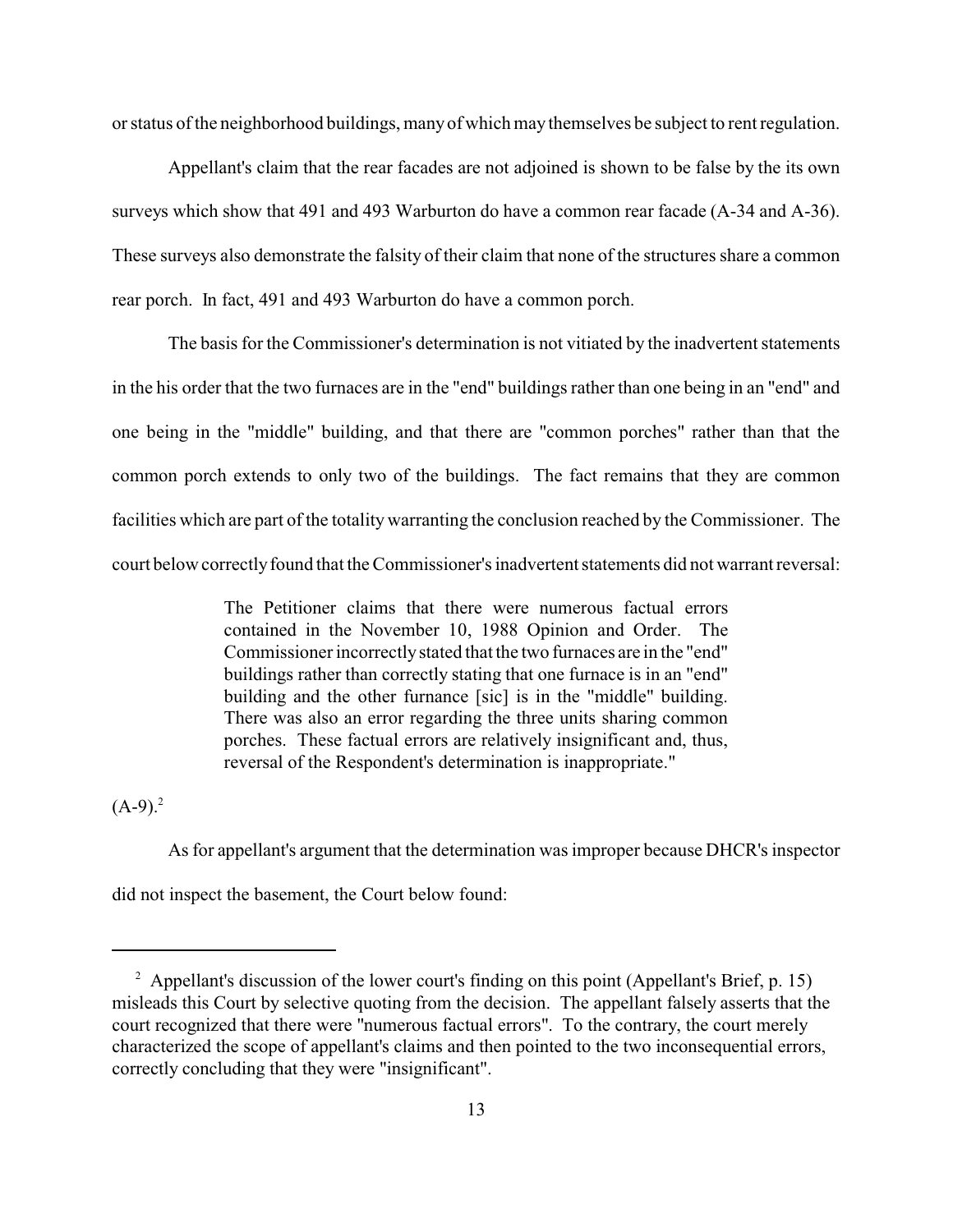The fact that the inspector did not have access to the basement of the premises does not demonstrate the arbitrariness of the Respondent's determination. Even without an inspection of the basement, there was sufficient evidence in the administrative record to support the determination.

(A-10) Indeed, the information concerning the common fuel tank, and water and sewer mains were admitted to by the former owner, and the information concerning the common roof, facade, yard, fence, and porches did not require an inspection of the basement. Moreover, the statement by one of the tenants that there is a "usable doorway to cross between the basement areas of 493 and 495" (Return: A-3), was never refuted during the administrative proceeding.

The Commissioner properly weighed the evidence in reaching his determination. As stated by the Court in Matter of Weiner v. Gabel, 18 A.D.2d 1025, 239 N.Y.S.2d 48 (2nd Dept. 1963),

> ...And where the conflicting evidence leaves room for choice, the Court may not weigh the evidence or reject the choice made by the officer or board (Matter of Stork Rest., Inc., v. Boland, 282 N.Y.2d 256, 267; 26 N.E.2d 247, 252)...

The cases relied upon by appellant, Salvati v. Eimicke, and Heller v. Mirabal, both reported at 72 N.Y.2d 784, 537 N.Y.S.2d 16 (1988), do not compel a different result. Appellant disingenuously argues that there were substantially more common facilities in Salvati and Heller than in the case at bar. An examination of the decisions in Salvati and Heller shows just the opposite. In both of those cases the only common facility was a boiler. In the case at bar there are not only a common fuel tank and common boilers, but also common water and sewer systems, a common roof and common backyard and porches. Clearlythere was ample basis in the record for concluding that there were sufficient common facilities as well as common ownership and management to constitute a horizontal-multiple dwelling.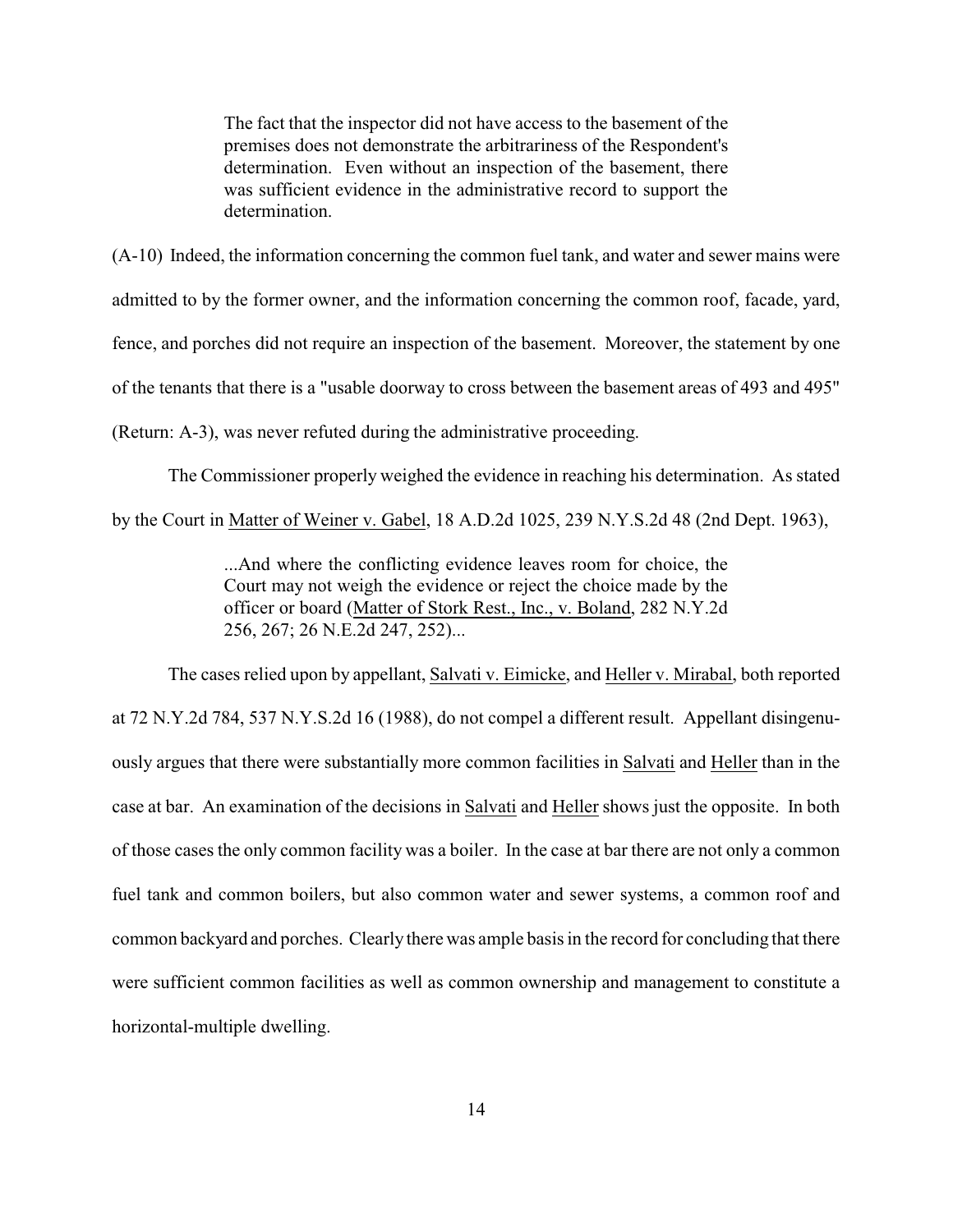In DeLorenzo v. Krizman, N.Y.L.J., May 16, 1986, p. 12, col. 1 (App. Term, 1st Dept.), aff'd, 125 A.D.2d 1015, 508 N.Y.S.2d 965, also relied upon by appellant, there was likewise only a common heating system. Furthermore, the Appellate Division, First Department in Bambeck & Lukey, supra, itself has distinguished DeLorenzo, where the horizontal-multiple dwelling issue was raised in the first instance in a court proceeding and not in an administrative proceeding, from cases where judicial review of an administrative determination is sought:

> However, and significantly unlike our case, the issue in DeLorenzo and in Nicholson was presented to the courts in the first instance and not, as here, on judicial review of an administrative determination. In concluding otherwise in our case, Special Term misperceived its role on judicial review, limited to whether the administrative agency's findings had a rational basis or were arbitrary and capricious. Considering the close factual issue presented on this record, there was a rational basis for the determination, which must be sustained.

517 N.Y.S.2d at 134.

Finally, a review of the facts in Bambeck and Lukey reveals that there was no departure from

the typical administrative consideration of the various common facilities in the case at bar.

As the court below correctly concluded in the case at bar:

The Petitioner's claims that the Respondent's determination was made prior to the Salvati v. Eimicke, 72 N.Y.2d 784 decision, that they failed to apply the fact as required therein and that the subject buildings in the present case share substantially less services than did the buildings in Salvati v. Eimicke, 72 N.Y.2d 784 are meritless. (emphasis added)

 $(A-10)$ 

Appellant erroneously argues that its allegations regarding the sale of the middle building,

493 Warburton, and the alleged creation of separate heating systems for the three units require a

different conclusion than the one reached by the Commissioner. Whether or not the transfer was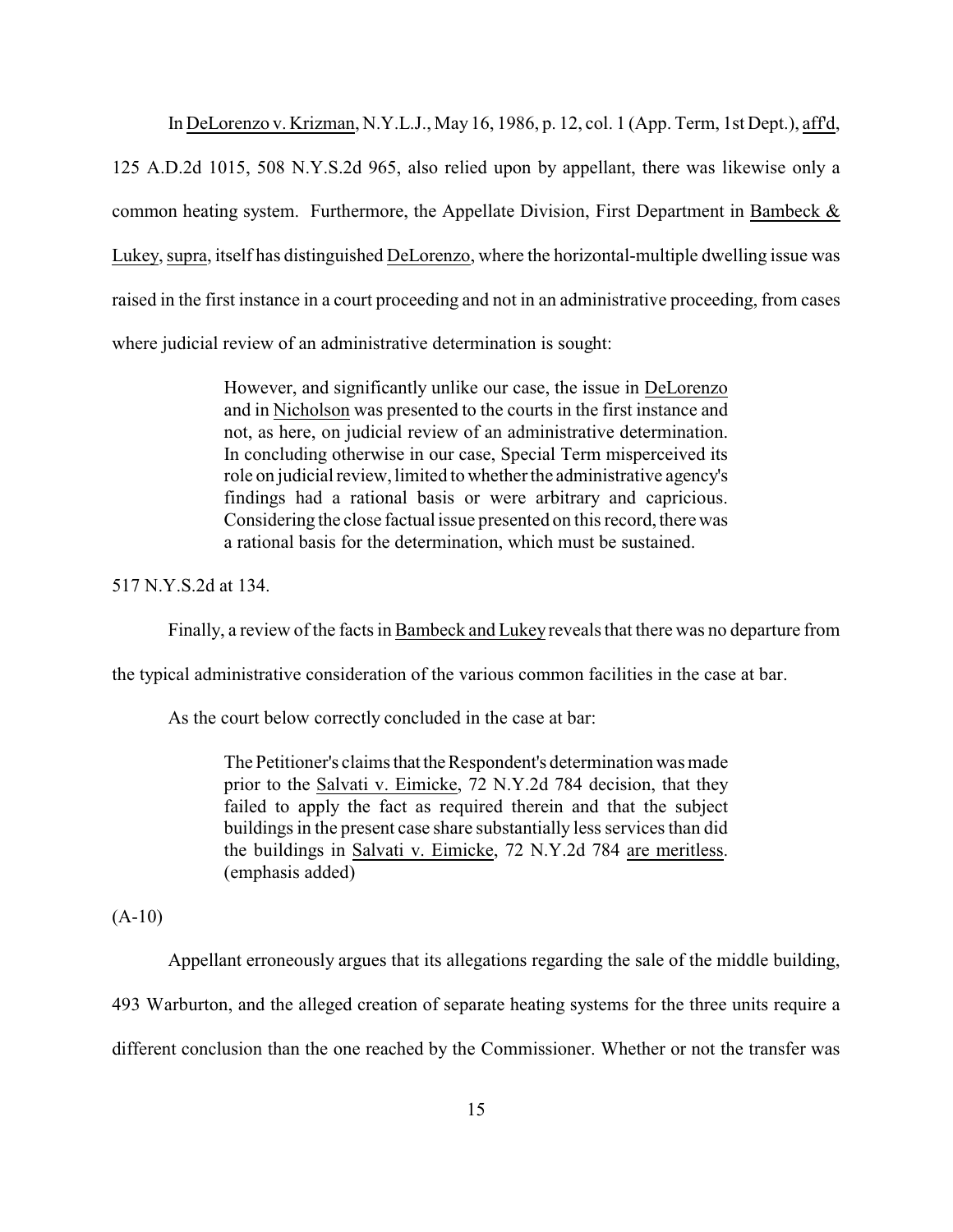more than illusory<sup>3</sup> or whether the creation of separate heating systems could be substantiated<sup>4</sup>, those allegations were not made until after the Deputy Commissioner issued his final order, i.e., not until petitioner's November 25, 1988 request for reconsideration. (Return: B-5) Indeed, no mention of the alleged October, 1987 transfer of the property was made at any time during the more than one year which elapsed prior to the date the Commissioner issued his final determination in November, 1988. Nor was the owner's admission in the PAR that two boilers served the three units ever contested during the proceeding.

It is axiomatic that court may not consider arguments or evidence not contained in the administrative record, but must determine whether an agency's determination is rational on the basis of the administrative record before the agency. This Court, in Klaus v. Joy, 85 A.D.2d 603, 444 N.Y.S.2d 69 (2nd Dept. 1981), held:

> In an article 78 proceeding, a specific objection to an order of the city rent agency cannot be considered by the court unless such objection has been first presented to the agency in the tenant's protest of the order (Administrative Code of the City of New York, Section YY51- 9.0, subd. a, par. 2; Matter of La Russo v. McGoldrick, 232 App. Div. 720, 127 N.Y.S.2d 410). Petitioner's claims that (1), the order in question is violative of the equal protection clause of the United States Constitution and the New York State Constitution; and (2) the District Rent Director was equitably estopped from issuing the order, appear nowhere in the petitioner's protest and therefore are not properly before this court.

<sup>&</sup>lt;sup>3</sup> The deed for the alleged transfer (Exhibit "B" to the Article 78 petition, A-27) indicates that the property was transferred to a limited partnership for the sum of "Ten dollars and other valuable consideration". There is no indication as to who are the principals of that partnership or whether the transaction was for more than ten dollars.

<sup>&</sup>lt;sup>4</sup> There is only a bare allegation in the Article 78 petition that the there are now three heating systems serving the three addresses.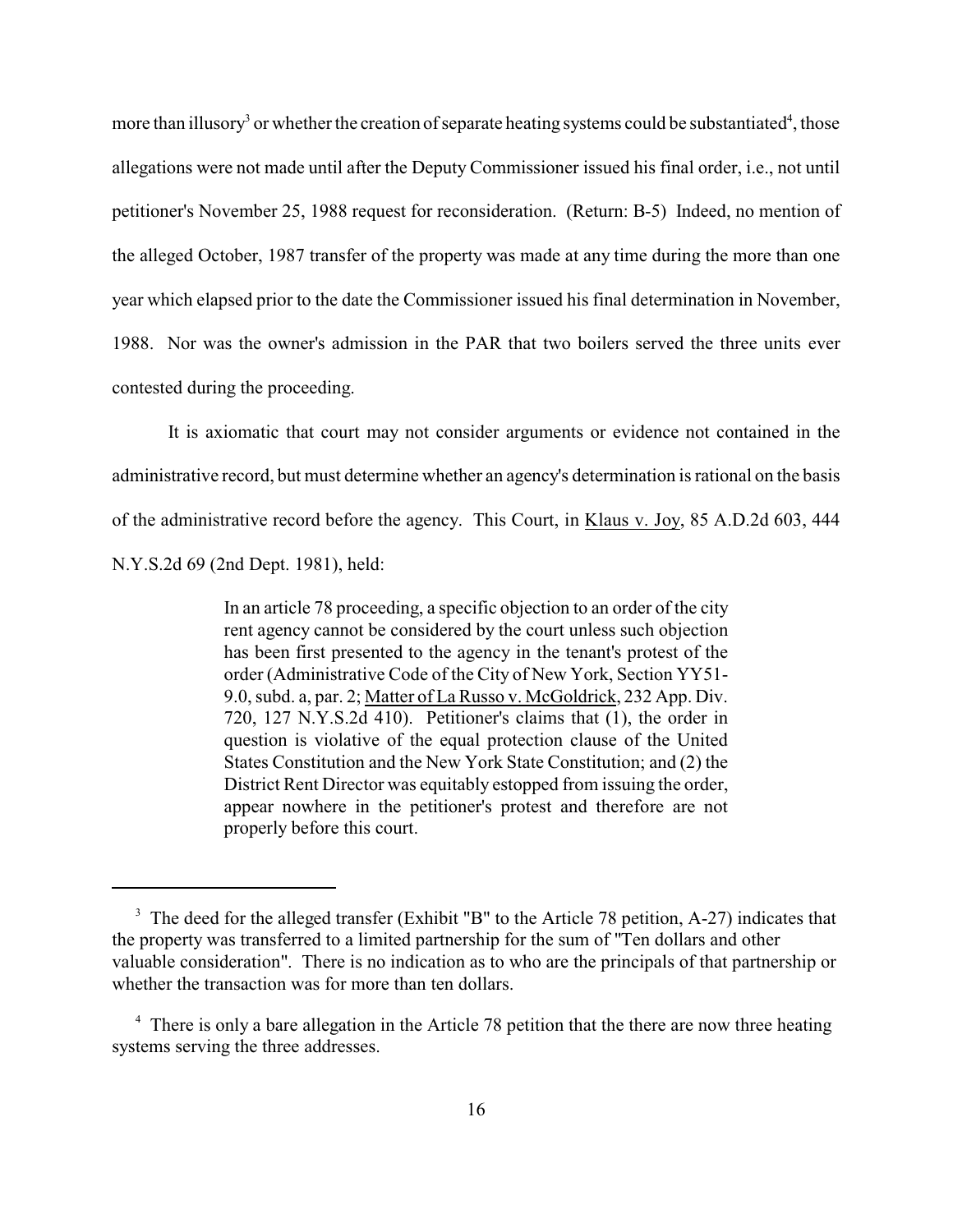In Fanelli v. Conciliation and Appeals Board, 58 N.Y.2d 952, 460 N.Y.S.2d 534 (1983),

aff'g, 90 A.D.2d 756, 455 N.Y.S.2d 814 (1st Dept. 1982), rev'g, N.Y.L.J., January 11, 1982, p. 7, col. 3, (Sup. Ct., N.Y. Co., Blangiardo, J.), the Appellate Division, First Department, affirmed by the Court of Appeals, found that Special Term had erred in relying on material which was not before the rent agency when it issued its order. The Court held in pertinent part:

> Likewise improper was Special Term's reliance upon factual matter which had not been adduced before the CAB. The function of the Court upon application for relief under CPLR Article 78 is to determine, upon the proof before the administrative agency, whether the determination had a rational basis in the record or was arbitrary and capricious. Disposition of the proceeding is limited to the facts and record adduced before the agency when the administrative determination was rendered (see Matter of Levine v. New York State Liquor Authority 23 N.Y.2d 863). The claim, advanced for the first time at Special Term that, in December, 1980, a resolution had been passed to dissolve the corporate owner, was not made before the CAB. Accordingly, although we are in agreement that the issue is without legal effect here, the proof dehors the record should not have been considered by Special Term.

See also, Plaza Realty Investors v. CAB, 110 A.D.2d 704, 487 N.Y.S.2d 607 (2nd Dept. 1985); Lynch v. New York CityEmployees Retirement System, 64 N.Y.2d 1103, 490 N.Y.S.2d 165 (1988); rev'g 103 A.D.2d 695, 478 N.Y.S.2d 620 (1st Dept. 1984); Yonkers Gardens Co. v. State Division of Housing, 51 N.Y.2d 966, 435 N.Y.S.2d 706 (1980); Coronet Properties Company v. State of New York Division of Housing and Community Renewal, 134 A.D.2d 967, 520 N.Y.S.2d 692 (1st Dept.,

November 10, 1987), aff'g, Index No. 9547/86, n.o.r., October 21, 1986, Sup. Ct., N.Y. Co. (Hughes,

J.).

In the case at bar the owner had ample opportunity to present its allegations during the administrative proceedings. It failed to do so. Thus the court below correctly precluded those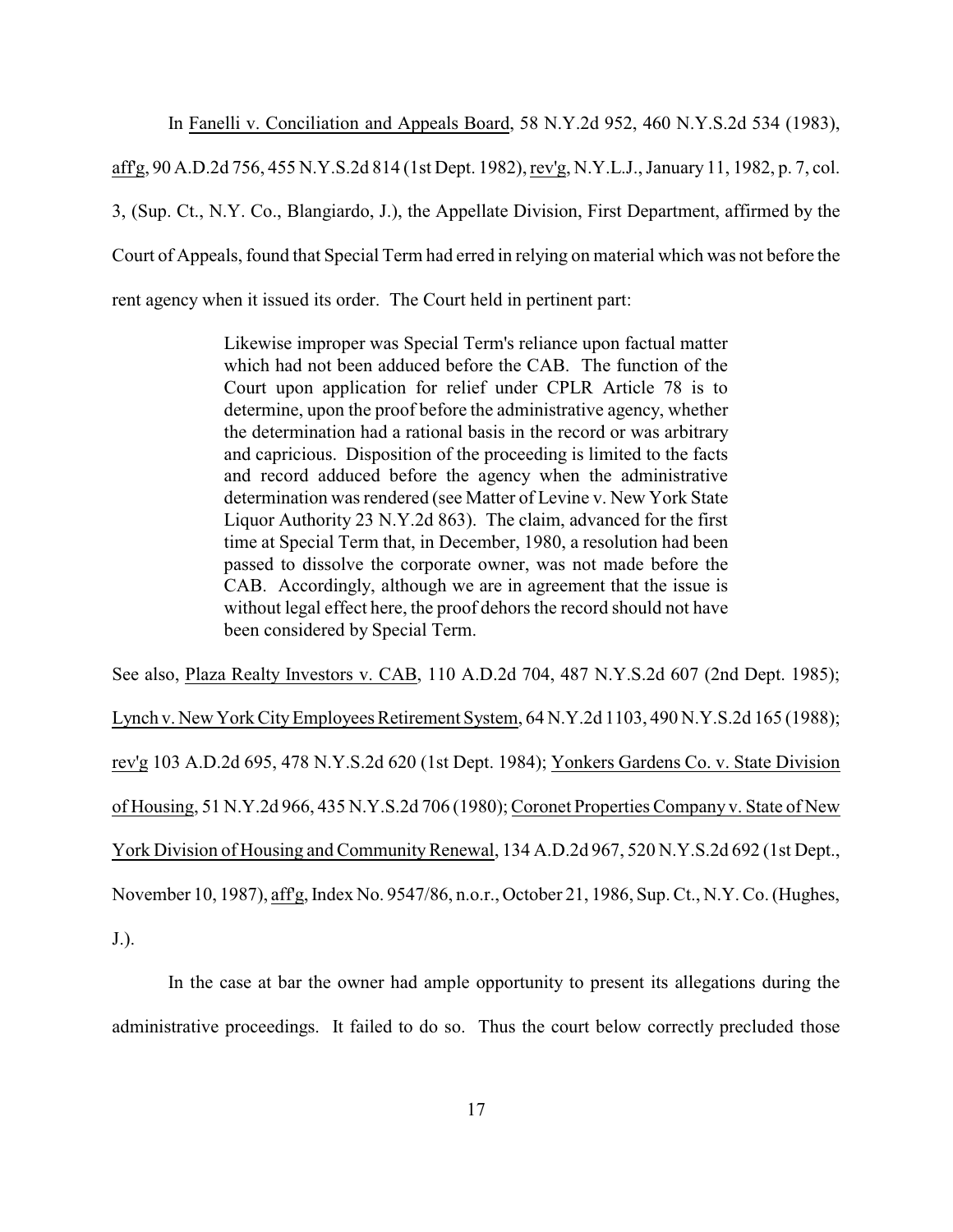allegations from consideration as a basis for review of DHCR's determination.

But even if the allegations concerning sale of the property had been made a part of the record, the Commissioner's determination would remain unchanged. The crucial issue is whether, on the local effective date of the adoption of date of the Emergency Tenant Protection Act ("ETPA")--May 1, 1979 for Hastings--or any time thereafter, there were sufficient common facilities and common ownership and management to constitute ostensibly separate structures as horizontal-multiple dwellings. If there were, neither the subsequent "subdivision" of the subject premises, nor subsequent vacancies act to bring the subject premises out from the jurisdiction of the ETPA. By "subdivision" is meant either the separate sale of a part of the premises, or the separation of some or all of the common facilities, such as appellant's alleged but unsubstantiated installation of separate heating facilities.

If, on the local effective date or any time thereafter there were sufficient common facilities and common ownership and management, it is irrelevant that parts of a horizontal-multiple dwelling could always have been sold separately, or that there might always have been separate tax lots, or the like.

This is uniformly the rule within New York City (see, 9 NYCRR Section 2520.11(d)), and in the counties outside New York City which are subject to the provisions of the ETPA. The policy was adopted in order to counter the growing trend of owners who sought to remove apartments from rent stabilization by divesting themselves of portions of commonlyowned and operated propertyand making physical alterations, such as were first alleged to have occurred in the case at bar after the conclusion of the administrative proceeding herein.

This policy was recognized and approved in Nine Hunts Lane RealtyCorp. v. DHCR, Index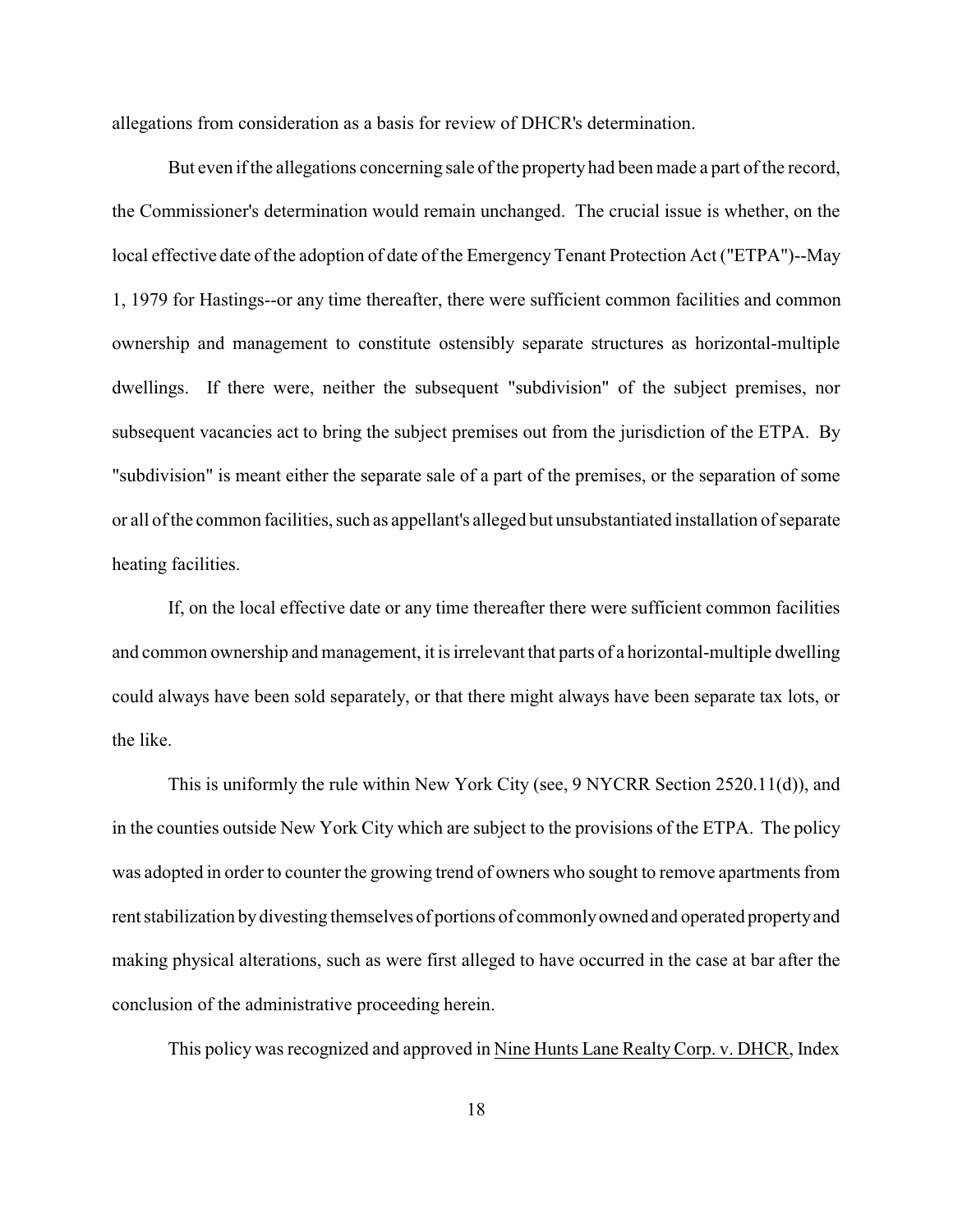No. 16719/87, Sup. Ct., Kings Co., Dowd, J., January 5, 1988, aff'd on other grounds, 151 A.D.2d 465, 542 N.Y.S.2d 255 (2nd Dept. 1989), in which the court affirmed a DHCR finding that a two unit structure, separated from a ten unit structure by forty feet, was part of a horizontal-multiple dwelling complex despite the fact of the forty foot separation, despite the subdivision of facilities after the base date, and despite the fact that the two unit structure had been sold separately.

Clearly, the petitioner's arguments are without merit. The 1987 sale of a portion of the property, which occurred years after the premises became subject to the ETPA, does not act to remove it from stabilization jurisdiction, either with regard to the current tenants, or with regard to any subsequent tenants. The transaction in the instant case, a transfer to a limited partnership for the sum of "Ten dollars and other valuable consideration", could well be the type which the Division's policy was designed to address--i.e., a subterfuge calculated to evade rent stabilization jurisdiction.

Similarly, with appellant's unsubstantiated claim that the heating system was temporary and has been separated. The former owner admitted to the common heating system but claimed that, when the structures were originally constructed, there were three independent coal fuel furnaces. (Return: B-1) However, what is determinative is not the configuration at the time of construction, but the commonality of facilities on the May 1, 1979 base date. There is no evidence to indicate that there were separate heating facilities on that date; and the alleged but unsubstantiated subsequent separation of those facilities after the base date is irrelevant.

Appellant raises a new issue--indeed a new cause of action-- on appeal in arguing that the DHCR's denial of reconsideration was arbitrary and capricious. At the time the Article 78 Petition was verified, appellant admitted that its request for reconsideration had not been responded to. (A-16) It is fundamental that issues or theories not raised in the court of original jurisdiction cannot be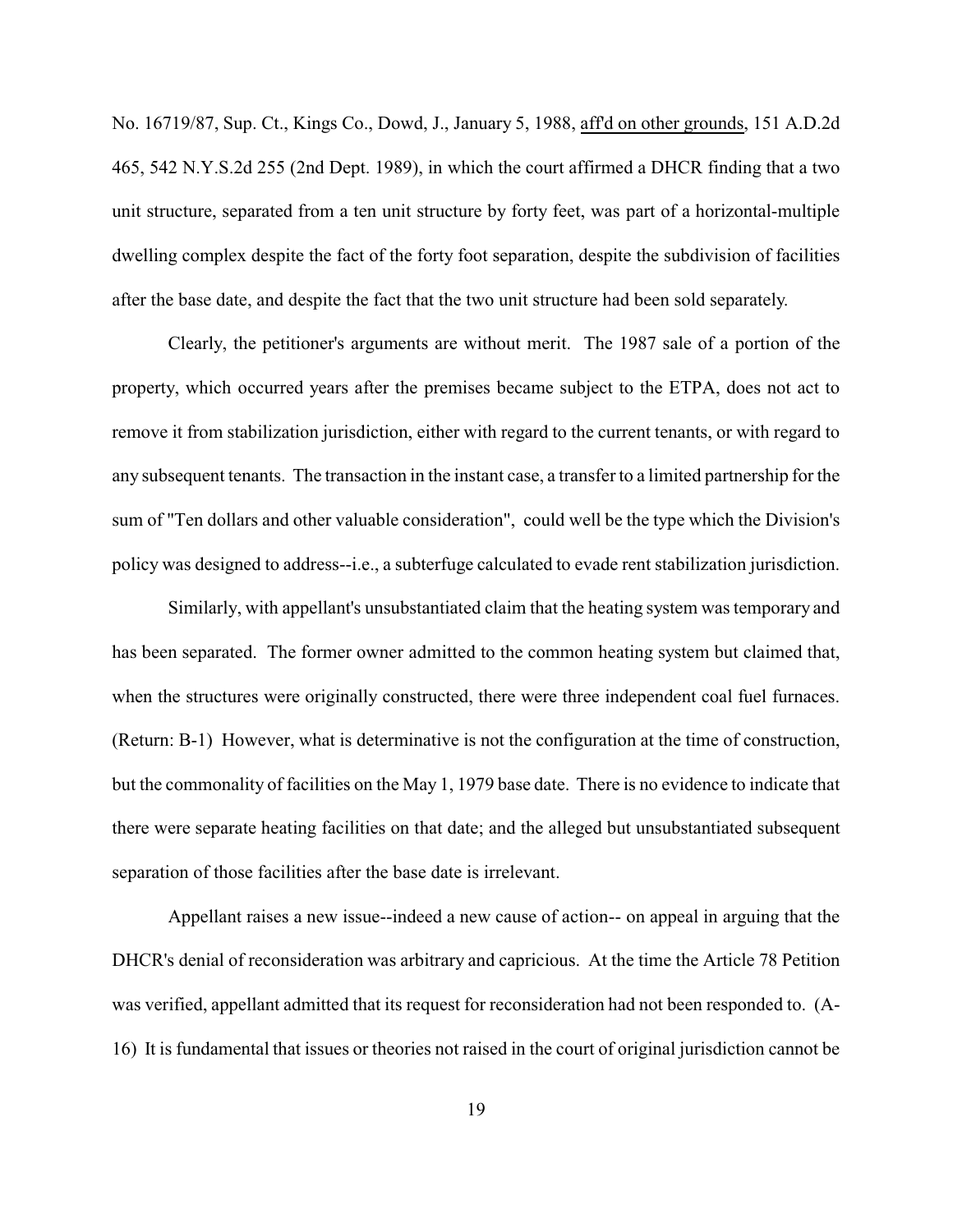raised on appeal. See, Shelton v. Shelton, A.D.2d , 542 N.Y.S.2d 719, 720 (2nd Dept. 1989); Reed v. Trailways Bus Systems, 145 A.D.2d 763, 537 N.Y.S.2d 71 (2d Dept. 1989). In the instant case, appellant seeks to raise, not just a new issue, but a new cause of action challenging an administrative action which had not even occurred at the time the Article 78 petition was verified. The claim that the denial of reconsideration was arbitrary and capricious may not be considered by this Court.

But even if it were, there is no merit to the claim. The major issue raised by the appellant in its request for reconsideration was the October, 1989 transfer of ownership of 493 Warburton, the middle of the three addresses. As already argued at length in this brief, that transfer, occurring long after the base date, has no effect on the determination that the structures constitute a horizontal multiple dwelling. Also, nothing of substance was raised in the request as to the sharing of facilities which would warrant reconsideration. (Return: B-5)

Finally, appellant claims that DHCR erred in not holding a hearing. This argument was raised, neither during the administrative proceeding, nor in the Article 78 petition. The issue was raised only impliedly in appellant's reply papers submitted to the court below. In any case the claim has no merit. First of all it ignores the fact that appellant had over a year after purchasing the property to raise the issues which it thought relevant to the proceeding, but failed to do so. Secondly, there were no assertions made at the administrative level which raised issues required a hearing. See, Aguayo v. New York State Division of Housing and Community Renewal, A.D.2d, 541 N.Y.S.2d 133 (2d Dept. 1989). The courts have consistently held that the agency is not mandated to hold an oral hearing in proceedings before it, but is only required to afford the parties an opportunity to be heard. This was done so in the case at bar. Friedman v. Conciliation and Appeals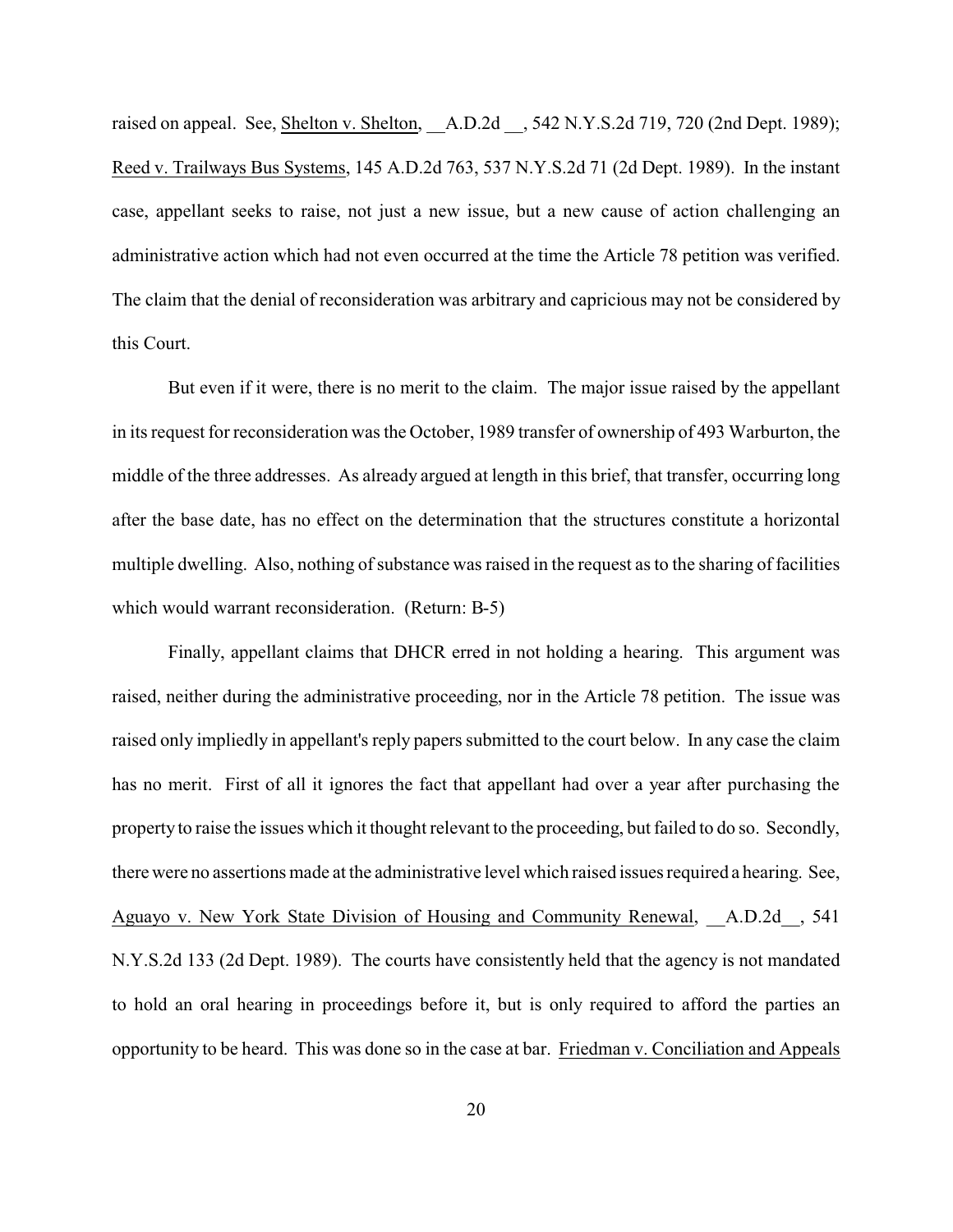Board, N.Y.L.J., December 20, 1977, p. 5, col. 3 (Sup. Ct., N.Y. Co., Hughes, J.), aff'd, 63 A.D.2d 943, 406 N.Y.S.2d 982 (1st Dept. 1978); Sendar v. Conciliation and Appeals Board, 65 A.D.2d 985, 411 N.Y.S.2d 98 (1st Dept. 1978), aff'g, N.Y.L.J., October 5, 1977, p. 10, col. 2 (Sup. Ct., N.Y. Co., Korn, J.), motion for leave to appeal to Court of Appeals denied, 46 N.Y.2d 709, 414 N.Y.S.2d 1027 (1979); Cohen v. McGoldrick, 198 Misc. 1036, 104 N.Y.S.2d 103 (Sup. Ct., Kings Co., Arkwright, J., 1950).

The court below correctly concluded that an oral hearing was unnecessary. (A-9)

Under well settled principles of law the Court's function herein is completely accomplished upon finding that a rational basis supports the agency's determination. Thus the Court cannot substitute its judgment for that of the Commissioner. Matter of Fresh Meadows Associates v. New York CityConciliation and Appeals Board, 88 Misc.2d 1003, 390 N.Y.S.2d 351 (Sup. Ct., N.Y. Co., 1976), aff'd, 55 A.D.2d 559, 390 N.Y.S.2d 69 (1st Dept. 1976), aff'd, 42 N.Y.2d 925, 397 N.Y.S.2d 1007 (1977); Matter of Pell v. Board of Education, 34 N.Y.2d 222, 230, 356 N.Y.S.2d 833 (1974); Colton v. Berman, 21 N.Y.2d 322, 287 N.Y.S.2d 647 (1967). Clearly, the determination of the Deputy Commissioner in the case at bar has a rational basis in fact and law and is neither arbitrary nor capricious. It is thus entitled to judicial affirmance.